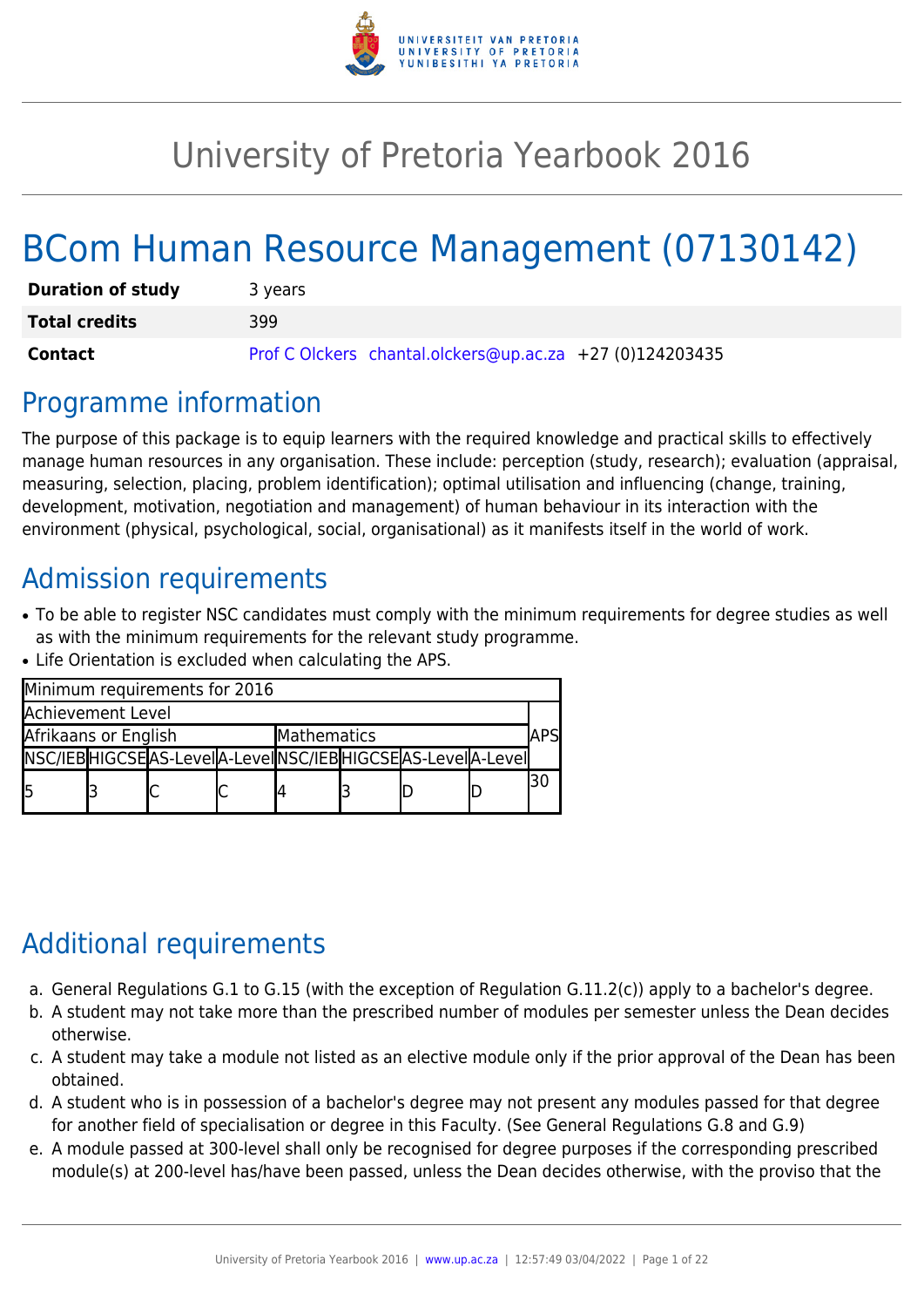

following modules which are offered at 300-level only, are also considered "major subjects": Labour law 311 (ABR 311), Labour relations 320 (ABV 320) and International business management 359 and 369 (OBS 359 and 369); only two 14-week modules, or the equivalent thereof, that are not preceded by the 100- and 200 level modules, may be taken for degree purposes. In other words, at least four 14-week modules must be taken at 300-level that are preceded by the 100- and 200-level, except for modules offered on 200- and 300 level only.

- f. A module already passed may only be repeated with the approval of the Dean.
- g. A module passed may not be taken into account for more than one degree or field of specialisation.
- h. It remains the student's responsibility to ascertain, prior to registration, whether all the modules he/she intends taking can be accommodated in the class, test and examination timetables.
- i. The Faculty of Economic and Management Sciences supports an outcomes-based education system and places a high premium on the development of specific academic competences. Class attendance in all modules and for the full duration of all programmes is therefore compulsory for all students.
- j. The Dean has the right of authorisation regarding matters not provided for in the General Regulations or the Faculty Regulations.

# Other programme-specific information

### **Note: See the alphabetical list of modules for prerequisites of all modules.**

- FRK 122 is a terminating module. Candidates taking this module will not be able to continue with Financial accounting in the second or third year.
- OBS 310 may not be included in the same curriculum as BDO 319, 329 for degree purposes.

**Specialisation modules:** BDO 319, 329, 373, OBS 320.

### **"Major subject"**

To be considered a "major subject" the equivalent of four 14-week modules, including two at 300-level, must be passed provided that:

- the following modules which are offered at 300-level only, are also considered "major subjects": Labour law 311 (ABR 311), Labour relations 320 (ABV 320), and International business management 359 and 369 (OBS 359 and 369);
- only two 14-week modules, or the equivalent thereof, that are not preceded by the 100- and 200-level modules, may be taken for degree purposes. In other words, at least four 14-week modules must be taken at 300-level that are preceded by the 100- and 200-level, except for modules offered on 200- and 300-level only.

# Promotion to next study year

According to General Regulation G.3 students have to comply with certain requirements as set by the Faculty Board.

- a. A student must pass at least 4 core semester or 2 core year modules to be admitted to the subsequent year of study.
- b. If a student has passed less than the required minimum of 4 core semester or 2 core year modules, he/she will not be readmitted to the Faculty of Economic and Management Sciences. Such a student may apply in writing to the Faculty's Admissions Committee to be readmitted conditionally – with the proviso that the Admissions Committee may set further conditions with regards to the student's academic progress. The Faculty's Admissions Committee may deny a student's application for readmission.
- c. If a student has been readmitted conditionally, his/her academic progress will be monitored after the first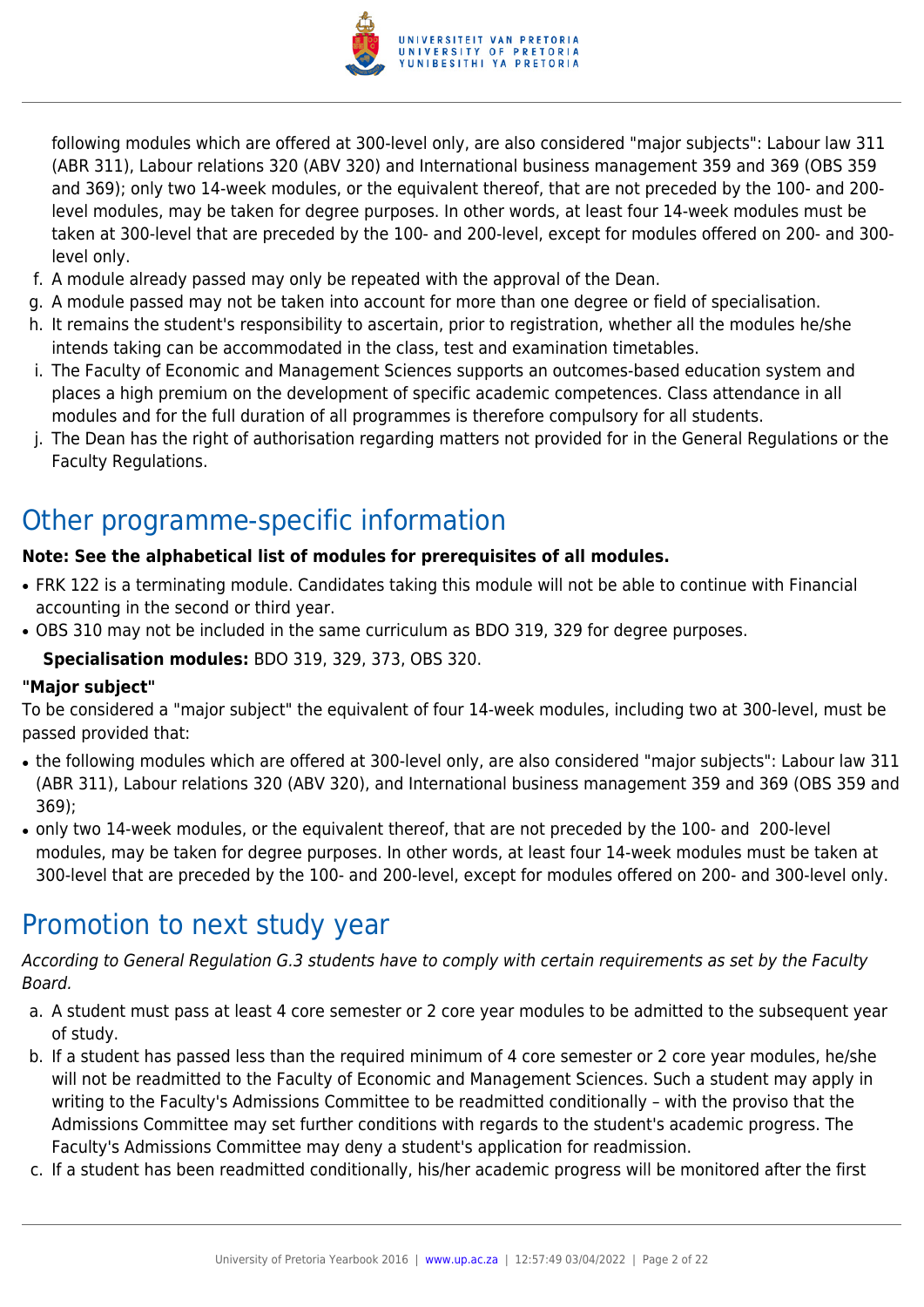

semester examinations to determine whether he/she has complied with the requirements set by the Admissions Committee. If not, his/her studies will be suspended.

- d. A student whose studies have been suspended because of his/her poor academic performance has the right to appeal against the decision of the Faculty's Admissions Committee.
- e. A student may be refused promotion to a subsequent year of study if the prescribed tuition fees are not paid.
- f. A student may be refused admission to the examination, or promotion to a subsequent year of study or promotion in a module (if applicable) if he/ she fails to fulfil the attendance requirements. Class attendance in all modules and for the full duration of all programmes is compulsory for all students.

# Pass with distinction

- a. A degree may be awarded with distinction provided the candidate meets the following criteria:
- i. Completes the degree within three years;
- ii. Obtains a Cumulative Grade Point Average CGPA) of 75%;
- iii. Repeated passed modules will not be considered. The initial pass mark of module will be used when calculating the GPA.
- b. Transferees from other faculties and from other universities who still complete their bachelor degrees (including credits transferred and recognised from the degrees they registered for originally) within three years will be considered as exceptional cases by the Dean.
- c. The GPA will be not be rounded up to a whole number.
- d. Exceptional cases will be considered by the Dean.

# General information

# **Minimum requirements for bachelor's degrees; semester and year modules; new regulations**

- 1. Students who commenced their studies before 2015 must complete the programme in terms of the curriculum of the year in which they commenced their studies, or in terms of the curriculum of the year in which they switched to their current field of specialisation. Students who prefer to do so may, however, apply to change over to the latest curriculum, but then they should comply with all the requirements thereof and they may not revert to the regulations of an earlier year.
- 2. Students who are registering for a degree programme for the first time in 2015 must take the modules indicated under the particular field of specialisation.

**Please note**: Only two 14-week modules, or the equivalent thereof, that are not preceded by the 100- and 200 level modules, may be taken for degree purposes. In other words, at least four 14-week modules must be taken at 300-level that are preceded by the 100- and 200-level, except for modules offered on 200- and 300-level only. It is thus the responsibility of students to ensure before registration, that their curricula comply with all the requirements of the applicable regulations.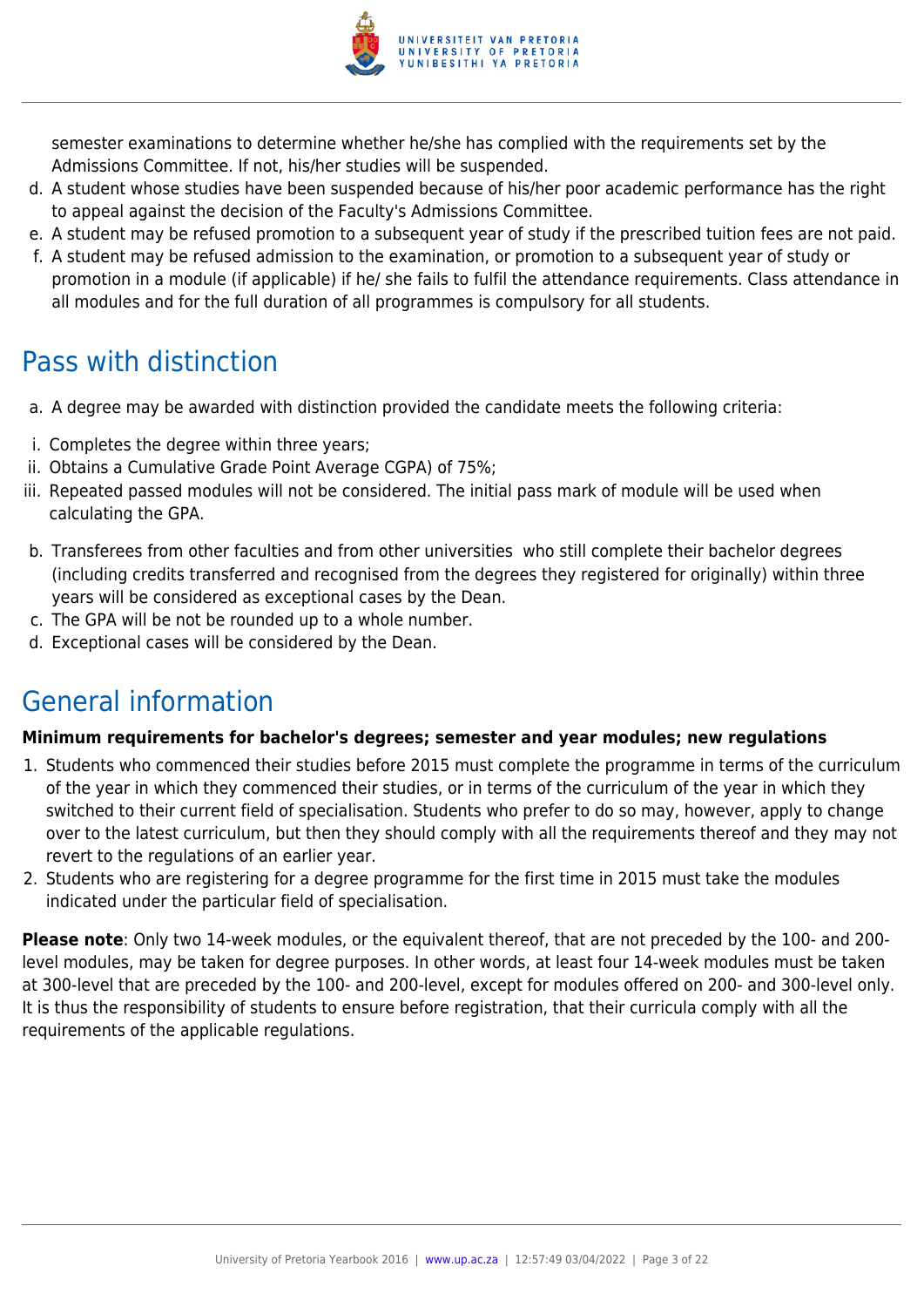

# Curriculum: Year 1

**Minimum credits: 125**

# **Fundamental modules**

# **Academic information management 101 (AIM 101)**

| <b>Module credits</b>         | 6.00                                                                                                                                                                                                                                                                                                                                                     |
|-------------------------------|----------------------------------------------------------------------------------------------------------------------------------------------------------------------------------------------------------------------------------------------------------------------------------------------------------------------------------------------------------|
| Service modules               | Faculty of Engineering, Built Environment and Information Technology<br><b>Faculty of Education</b><br>Faculty of Economic and Management Sciences<br><b>Faculty of Humanities</b><br>Faculty of Law<br><b>Faculty of Health Sciences</b><br>Faculty of Natural and Agricultural Sciences<br>Faculty of Theology<br><b>Faculty of Veterinary Science</b> |
| <b>Prerequisites</b>          | No prerequisites.                                                                                                                                                                                                                                                                                                                                        |
| <b>Contact time</b>           | 2 lectures per week                                                                                                                                                                                                                                                                                                                                      |
| Language of tuition           | Both Afr and Eng                                                                                                                                                                                                                                                                                                                                         |
| <b>Academic organisation</b>  | <b>Information Science</b>                                                                                                                                                                                                                                                                                                                               |
| <b>Period of presentation</b> | Semester 1                                                                                                                                                                                                                                                                                                                                               |

#### **Module content**

Find, evaluate, process, manage and present information resources for academic purposes using appropriate technology. Apply effective search strategies in different technological environments. Demonstrate the ethical and fair use of information resources. Integrate 21st-century communications into the management of academic information.

# **Academic literacy for Economic and Management Sciences 124 (ALL 124)**

| <b>Module credits</b>         | 6.00                                               |
|-------------------------------|----------------------------------------------------|
| <b>Service modules</b>        | <b>Faculty of Economic and Management Sciences</b> |
| <b>Prerequisites</b>          | No prerequisites.                                  |
| <b>Contact time</b>           | 2 lectures per week                                |
| <b>Language of tuition</b>    | English                                            |
| <b>Academic organisation</b>  | Unit for Academic Literacy                         |
| <b>Period of presentation</b> | Semester 1 and Semester 2                          |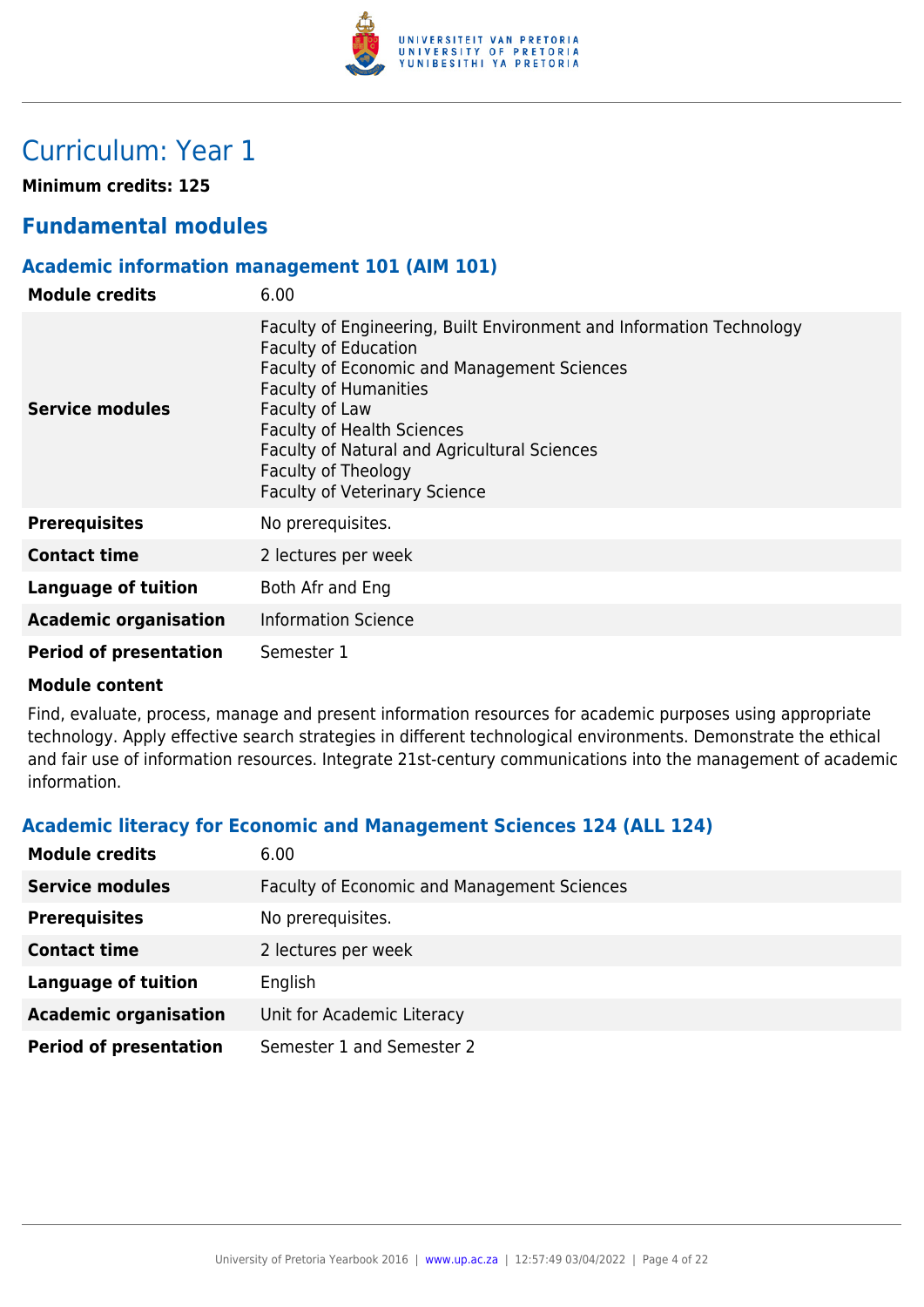

This module intends to equip students with the competence in reading and writing required in the four high impact modules: Business Management, Financial Accounting, Statistics and Economics. Students will also be equipped to interpret and draw figures and graphs and to do computations and manage relevant formulas. During Semester 1 students engage with the online computer program MyFoundationsLab individually in a flexible learning environment, and during Semester 2 they attend the scheduled contact sessions and do the coursework. This module is offered by the Faculty of Humanities.

# **Academic orientation 107 (UPO 107)**

| <b>Module credits</b>         | 0.00                     |
|-------------------------------|--------------------------|
| <b>Language of tuition</b>    | Double Medium            |
| <b>Academic organisation</b>  | <b>EMS Dean's Office</b> |
| <b>Period of presentation</b> | Year                     |

# **Core modules**

# **Industrial and organisational psychology 110 (BDO 110)**

| <b>Module credits</b>         | 10.00                                                     |
|-------------------------------|-----------------------------------------------------------|
| <b>Service modules</b>        | <b>Faculty of Health Sciences</b>                         |
| <b>Prerequisites</b>          | May not be included in the same curriculum as SLK 110/120 |
| <b>Contact time</b>           | 4 lectures per week                                       |
| <b>Language of tuition</b>    | Both Afr and Eng                                          |
| <b>Academic organisation</b>  | Human Resource Management                                 |
| <b>Period of presentation</b> | Semester 1                                                |

### **Module content**

Introduction to industrial and organisational psychology

This section is an introduction to the various schools of thought in psychology with particular emphasis on industrial and organisational psychology and its fields of application. The basic principles of scientifically systematising industrial psychological knowledge will be discussed. The biological basis of behaviour will be addressed in order to lay the foundation for the application of ergonomical principles. Individual processes

This section consists of the principles of learning as found in the work context. The role of perception in the work environment will be discussed by considering aspects such as shape, depth, distance and colour perceptions. Cognition, thought, reasoning, memory, creativity and decision-making will be included. Intelligence will be addressed and placed in an Industrial and organisational psychology perspective.

# **Industrial and organisational psychology 120 (BDO 120)**

**Module credits** 10.00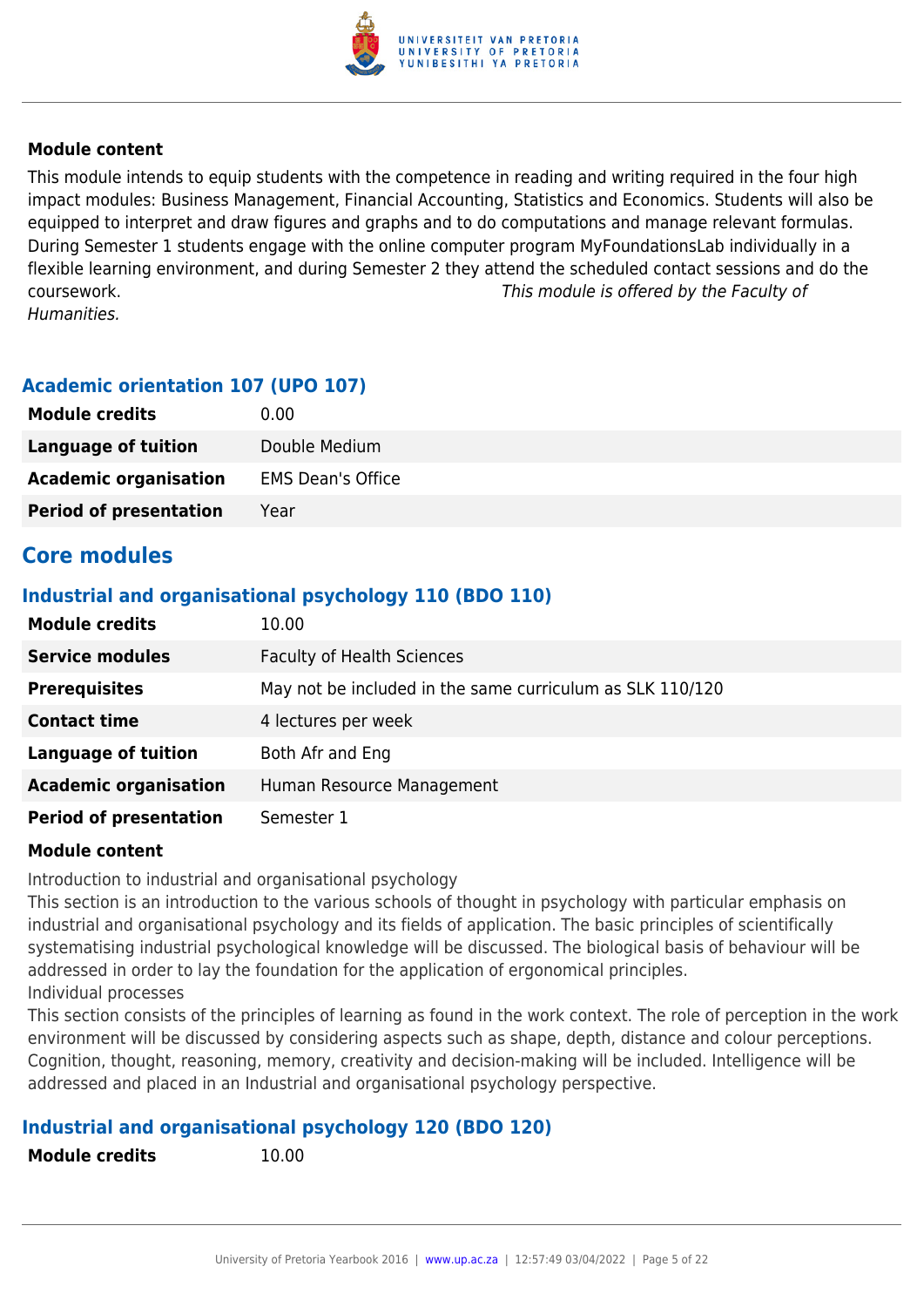

| <b>Service modules</b>        | <b>Faculty of Health Sciences</b>                                     |
|-------------------------------|-----------------------------------------------------------------------|
| <b>Prerequisites</b>          | BDO 110 GS; May not be included in the same curriculum as SLK 110/120 |
| <b>Contact time</b>           | 4 lectures per week                                                   |
| <b>Language of tuition</b>    | Both Afr and Eng                                                      |
| <b>Academic organisation</b>  | Human Resource Management                                             |
| <b>Period of presentation</b> | Semester 2                                                            |

Development and personality

This module consists of a discussion of the life span and important periods in human development with emphasis on their meaning in the work context. With regard to personality, the following themes will be addressed: the cultural context of personality, its formation and determinants of personality; personality as determinant of behaviour as well as the development and maintenance of self-image. Attention will be given to the basic methods of personality measuring and personality assessment. Man in interaction

This theme deals with some central aspects in human interaction. These aspects should be known and understood by prospective human resource management practitioners and Industrial Psychologists, as they are acknowledged as human behaviour specialists in the work context who can assist employers/organisations to enhance the performance, productivity and wellness of human resources in the workplace. Effective human interaction plays a pivotal role in this environment. Thus this module covers aspects like the self-concept, social roles, social perception, time structuring and management, motivation and frustration and psychological adaptation processes and how it relates to human interaction in general and with reference to the workplace. Both theory and practical implications are covered.

### **Economics 110 (EKN 110)**

| <b>Module credits</b>         | 10.00                                                                                                                                                                               |
|-------------------------------|-------------------------------------------------------------------------------------------------------------------------------------------------------------------------------------|
| <b>Service modules</b>        | Faculty of Engineering, Built Environment and Information Technology<br><b>Faculty of Education</b><br><b>Faculty of Humanities</b><br>Faculty of Natural and Agricultural Sciences |
| <b>Prerequisites</b>          | No prerequisites.                                                                                                                                                                   |
| <b>Contact time</b>           | 2 lectures per week, 1 discussion class per week                                                                                                                                    |
| <b>Language of tuition</b>    | Both Afr and Eng                                                                                                                                                                    |
| <b>Academic organisation</b>  | <b>Economics</b>                                                                                                                                                                    |
| <b>Period of presentation</b> | Semester 1                                                                                                                                                                          |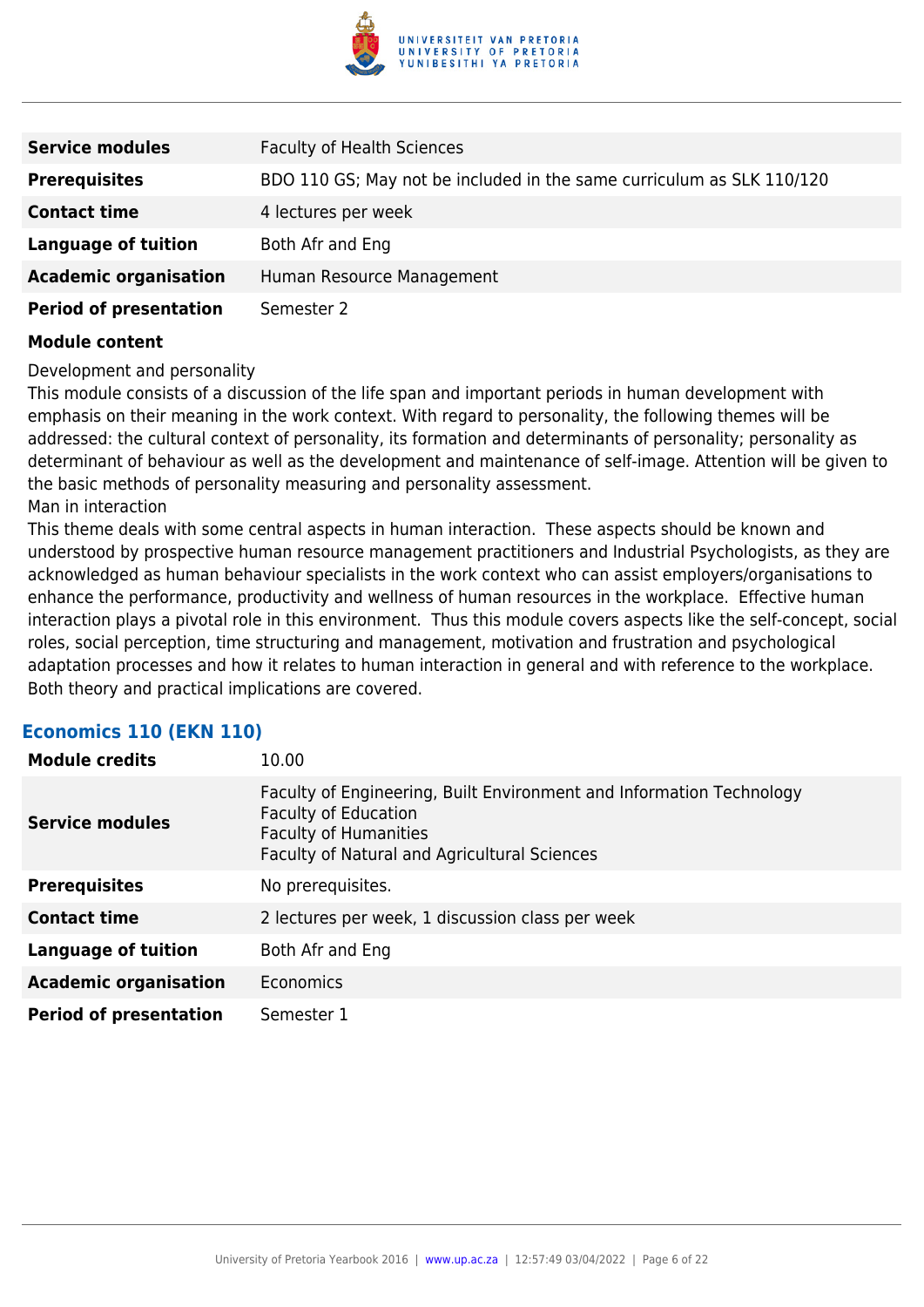

This module deals with the core principles of economics. A distinction between macroeconomics and microeconomics is made. A discussion of the market system and circular flow of goods, services and money is followed by a section dealing with microeconomic principles, including demand and supply analysis, consumer behaviour and utility maximisation, production and the costs thereof, and the different market models and firm behaviour. Labour market institutions and issues, wage determination, as well as income inequality and poverty are also addressed. A section of money, banking, interest rates and monetary policy concludes the course.

# **Economics 120 (EKN 120)**

| <b>Module credits</b>         | 10.00                                                                                                                                                                                      |
|-------------------------------|--------------------------------------------------------------------------------------------------------------------------------------------------------------------------------------------|
| <b>Service modules</b>        | Faculty of Engineering, Built Environment and Information Technology<br><b>Faculty of Education</b><br><b>Faculty of Humanities</b><br><b>Faculty of Natural and Agricultural Sciences</b> |
| <b>Prerequisites</b>          | EKN 110 GS or EKN 113 GS and at least 4 (50-59%) in Mathematics in the Grade<br>12 examination or 60% in STK 113 and concurrently registered for STK 123                                   |
| <b>Contact time</b>           | 2 lectures per week, 1 discussion class per week                                                                                                                                           |
| <b>Language of tuition</b>    | Both Afr and Eng                                                                                                                                                                           |
| <b>Academic organisation</b>  | Economics                                                                                                                                                                                  |
| <b>Period of presentation</b> | Semester 2                                                                                                                                                                                 |

### **Module content**

This module deals with the core principles of economics, especially macroeconomic measurement the private and public sectors of the South African economy receive attention, while basic macroeconomic relationships and the measurement of domestic output and national income are discussed. Aggregate demand and supply analysis stands core to this course which is also used to introduce students to the analysis of economic growth, unemployment and inflation. The microeconomics of government is addressed in a separate section, followed by a section on international economics, focusing on international trade, exchange rates and the balance of payments. The economics of developing countries and South Africa in the global economy conclude the course.

# **Financial accounting 111 (FRK 111)**

| <b>Module credits</b>         | 10.00                                                                                                                                                                 |
|-------------------------------|-----------------------------------------------------------------------------------------------------------------------------------------------------------------------|
| <b>Service modules</b>        | Faculty of Engineering, Built Environment and Information Technology<br><b>Faculty of Education</b><br>Faculty of Law<br>Faculty of Natural and Agricultural Sciences |
| <b>Prerequisites</b>          | No prerequisites.                                                                                                                                                     |
| <b>Contact time</b>           | 4 lectures per week                                                                                                                                                   |
| <b>Language of tuition</b>    | Both Afr and Eng                                                                                                                                                      |
| <b>Academic organisation</b>  | Accounting                                                                                                                                                            |
| <b>Period of presentation</b> | Semester 1                                                                                                                                                            |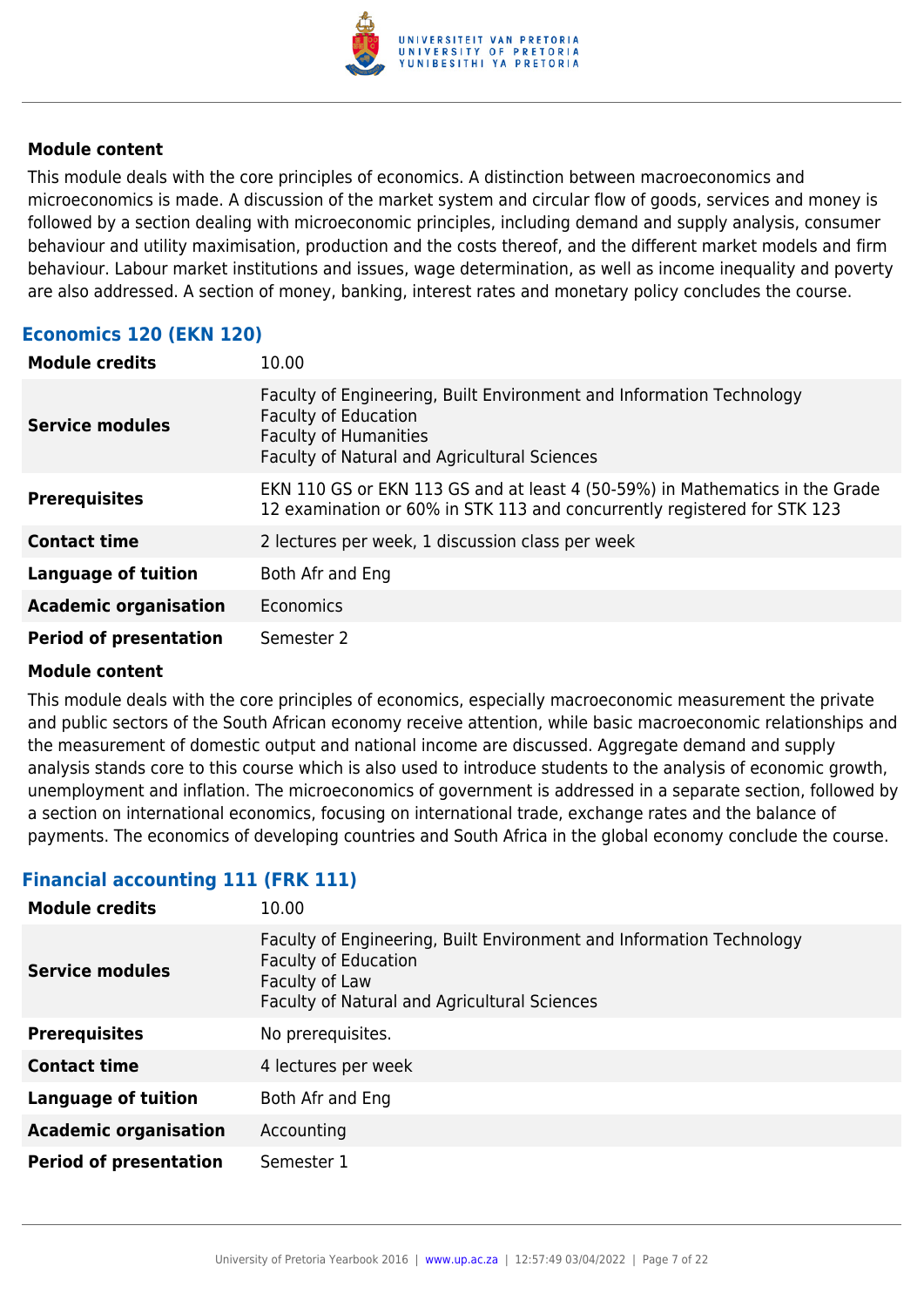

The nature and function of accounting; the development of accounting; financial position; financial result; the recording process; processing of accounting data; treatment of VAT; elementary income statement and balance sheet; flow of documents; accounting systems; introduction to internal control and internal control measures; bank reconciliations; control accounts; adjustments; financial statements of a sole proprietorship; the accounting framework.

# **Communication management 182 (KOB 182)**

| <b>Module credits</b>         | 5.00                                                                                   |
|-------------------------------|----------------------------------------------------------------------------------------|
| <b>Prerequisites</b>          | Only one of KOB 181-184 may be taken as as a module where necessary for a<br>programme |
| Language of tuition           | Both Afr and Eng                                                                       |
| <b>Academic organisation</b>  | Div Communication Management                                                           |
| <b>Period of presentation</b> | Quarter 2                                                                              |

#### **Module content**

\*Module content will be adapted in accordance with the appropriate degree programme. Only one of KOB 181 - 184 may be taken as a module where necessary for a programme.

Applied business communication skills.

Acquiring basic business communication skills will enhance the capabilities of employees, managers and leaders in the business environment. An overview of applied skills on the intrapersonal, dyadic, interpersonal, group (team), organisational, public and mass communication contexts is provided. The practical part of the module (for example, the writing of business reports and presentation skills) concentrates on the performance dimensions of these skills as applied to particular professions.

### **Business management 114 (OBS 114)**

| <b>Module credits</b>         | 10.00                                                                                                                                                                                      |
|-------------------------------|--------------------------------------------------------------------------------------------------------------------------------------------------------------------------------------------|
| <b>Service modules</b>        | Faculty of Engineering, Built Environment and Information Technology<br><b>Faculty of Education</b><br><b>Faculty of Humanities</b><br><b>Faculty of Natural and Agricultural Sciences</b> |
| <b>Prerequisites</b>          | May not be included in the same curriculum as OBS 155                                                                                                                                      |
| <b>Contact time</b>           | 3 lectures per week                                                                                                                                                                        |
| <b>Language of tuition</b>    | Both Afr and Eng                                                                                                                                                                           |
| <b>Academic organisation</b>  | <b>Business Management</b>                                                                                                                                                                 |
| <b>Period of presentation</b> | Semester 1                                                                                                                                                                                 |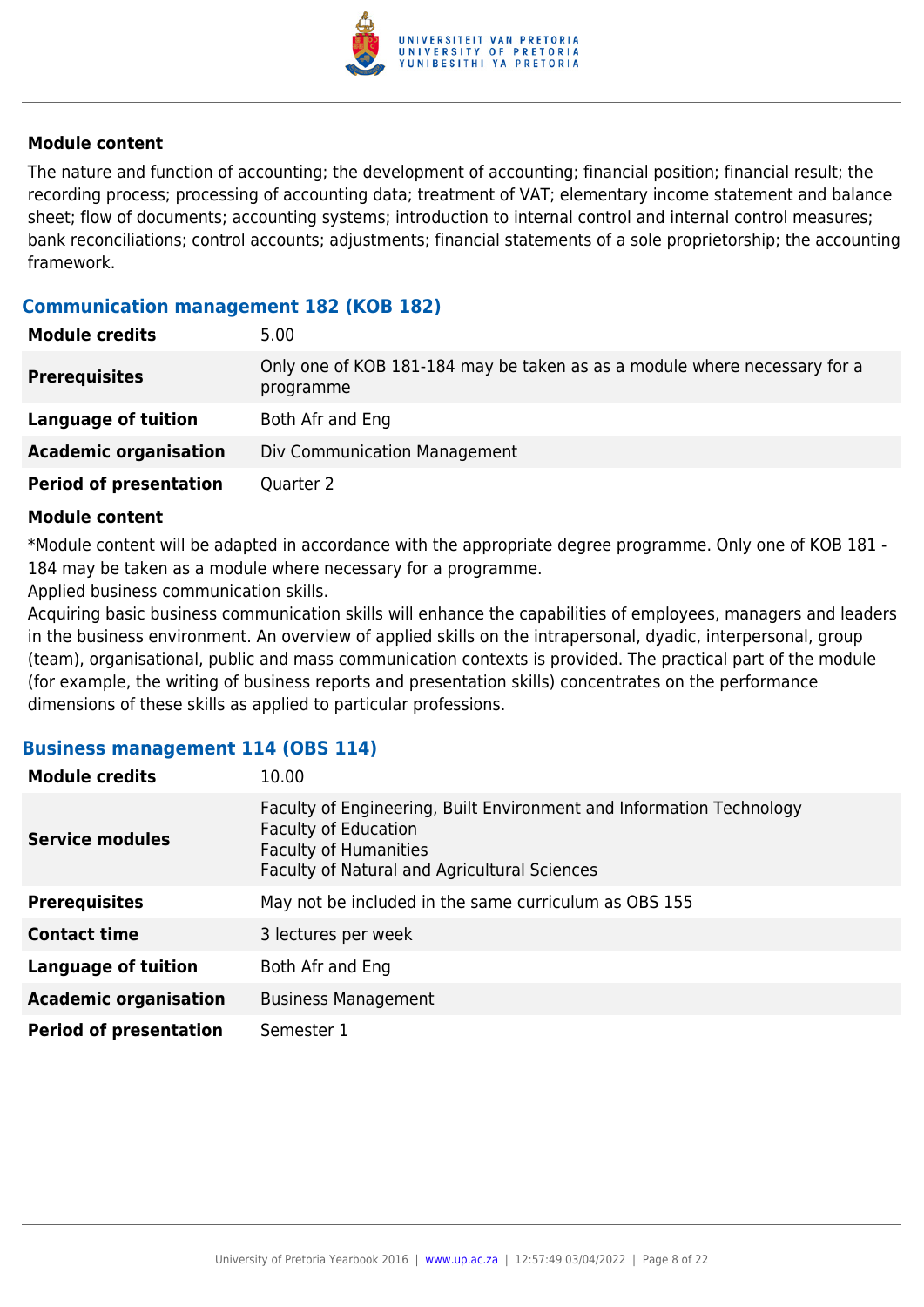

Introduction to business management as a science; the environment in which the enterprise operates; the field of business, the mission and goals of an enterprise; management and entrepreneurship. The choice of a form of enterprise; the choice of products and/or services; profit and cost planning for different sizes of operating units; the choice of location; the nature of production processes and the layout of the plant or operating unit. Introduction to and overview of general management, especially regarding the five management tasks: strategic management; contemporary developments and management issues; financial management; marketing and public relations. Introduction to and overview of the value chain model; management of the input; management of the purchasing function; management of the transformation process with specific reference to production and operations management; human resources management and information management; corporate governance and black economic empowerment (BEE).

# **Business management 124 (OBS 124)**

| <b>Module credits</b>         | 10.00                                                                                                                                                                               |
|-------------------------------|-------------------------------------------------------------------------------------------------------------------------------------------------------------------------------------|
| <b>Service modules</b>        | Faculty of Engineering, Built Environment and Information Technology<br><b>Faculty of Education</b><br><b>Faculty of Humanities</b><br>Faculty of Natural and Agricultural Sciences |
| <b>Prerequisites</b>          | Admission to the examination in OBS 114                                                                                                                                             |
| <b>Contact time</b>           | 3 lectures per week                                                                                                                                                                 |
| <b>Language of tuition</b>    | Both Afr and Eng                                                                                                                                                                    |
| <b>Academic organisation</b>  | <b>Business Management</b>                                                                                                                                                          |
| <b>Period of presentation</b> | Semester 2                                                                                                                                                                          |

### **Module content**

Responsible leadership and the role of a business in society. The nature and development of entrepreneurship; the individual entrepreneur and characteristics of South African entrepreneurs. Looking at the window of opportunity. Getting started (business start up). Exploring different routes to entrepreneurship: entering a family business, buying a franchise, home-based business and the business buyout. This semester also covers how entrepreneurs can network and find support in their environments. Case studies of successful entrepreneurs also South African entrepreneurs - are studied.

# **Statistics 110 (STK 110)**

| <b>Module credits</b>  | 13.00                                                                                                                                                                               |
|------------------------|-------------------------------------------------------------------------------------------------------------------------------------------------------------------------------------|
| <b>Service modules</b> | Faculty of Engineering, Built Environment and Information Technology<br><b>Faculty of Education</b><br><b>Faculty of Humanities</b><br>Faculty of Natural and Agricultural Sciences |
| <b>Prerequisites</b>   | At least 5 (60-69%) in Mathematics in the Grade 12 examination. Candidates who<br>do not qualify for STK 110 must register for STK 113 and STK 123                                  |
| <b>Contact time</b>    | 1 tutorial per week, 1 practical per week, 3 lectures per week                                                                                                                      |
| Language of tuition    | Both Afr and Eng                                                                                                                                                                    |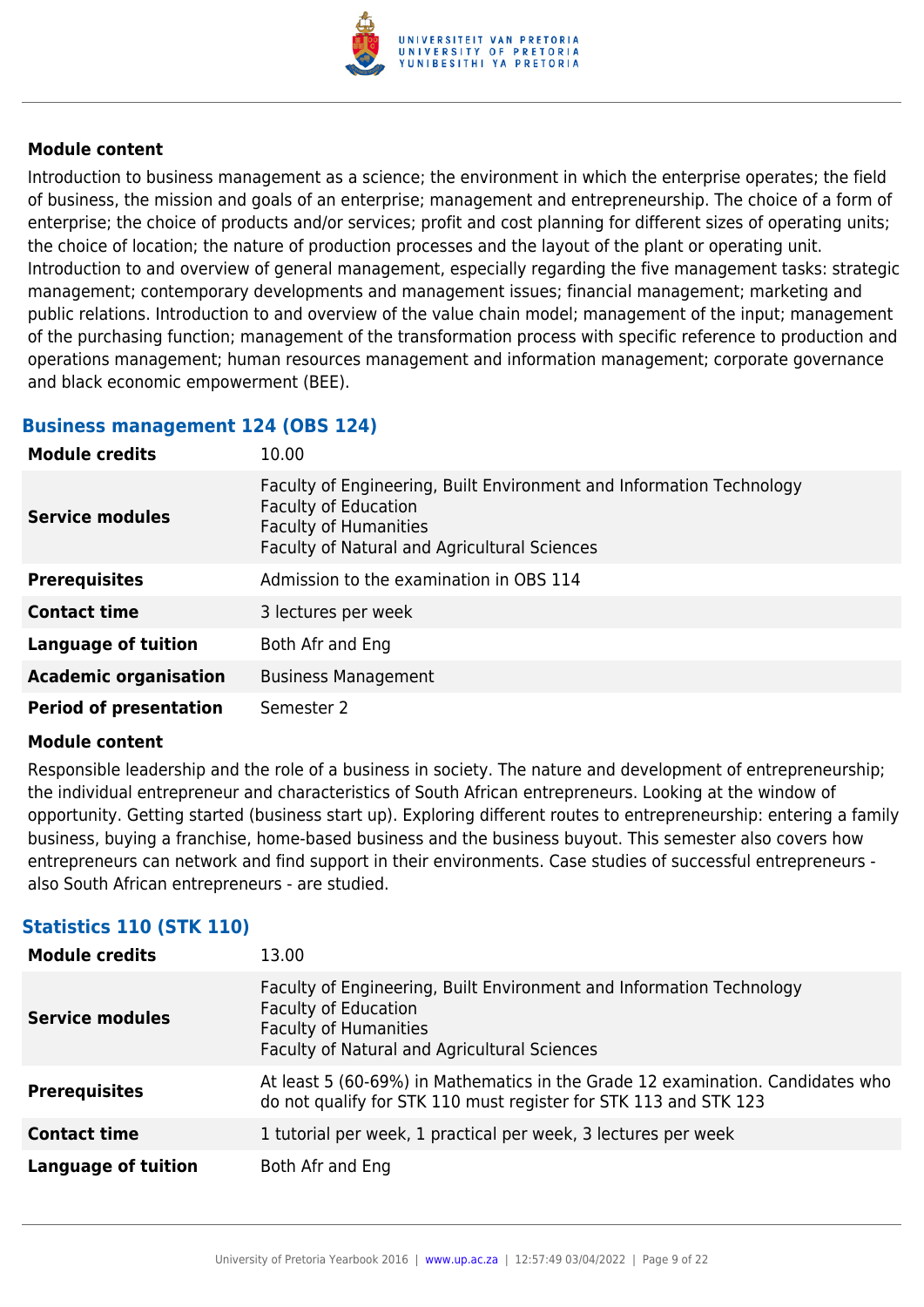

**Academic organisation** Statistics

**Period of presentation** Semester 1

# **Module content**

Descriptive statistics:

Sampling and the collection of data; frequency distributions and graphical representations. Descriptive measures of location and dispersion.

Probability and inference:

Introductory probability theory and theoretical distributions. Sampling distributions. Estimation theory and hypothesis testing of sampling averages and proportions (one and two-sample cases). Identification, use, evaluation and interpretation of statistical computer packages and statistical techniques.

| <b>Module credits</b>         | 11.00                                                                                                              |
|-------------------------------|--------------------------------------------------------------------------------------------------------------------|
| <b>Service modules</b>        | <b>Faculty of Education</b><br><b>Faculty of Humanities</b><br><b>Faculty of Natural and Agricultural Sciences</b> |
| <b>Prerequisites</b>          | No prerequisites.                                                                                                  |
| <b>Contact time</b>           | 1 tutorial per week, 1 practical per week, 3 lectures per week                                                     |
| Language of tuition           | Both Afr and Eng                                                                                                   |
| <b>Academic organisation</b>  | <b>Statistics</b>                                                                                                  |
| <b>Period of presentation</b> | Semester 1                                                                                                         |

# **Module content**

\*On its own, STK 113 and 123 will not be recognised for degree purposes, but exemption will be granted for STK 110.

Data operations and transformations:

Introductory concepts, the role of statistic, various types of data and the number system. Concepts underlying linear, quadratic, exponential, hyperbolic, logarithmic transformations of quantitative data, graphical representations, solving of equations, interpretations. Determining linear equations in practical situations. Characteristics of logarithmic functions. The relationship between the exponential and logarithmic functions in economic and related problems. Systems of equations in equilibrium. Additional concepts relating to data processing, functions and inverse functions, sigma notation, factorial notation, sequences and series, inequalities (strong, weak, absolute, conditional, double) and absolute values.

Descriptive statistics – Univariate:

Sampling and the collection of data, frequency distributions and graphical representations. Descriptive measures of location and dispersion. Introductory probability theory. Identification, use, evaluation and interpretation of statistical computer packages and statistical techniques.

The weekly one hour practical is presented during the last seven weeks of the semester.

# **Statistics 120 (STK 120)**

**Module credits** 13.00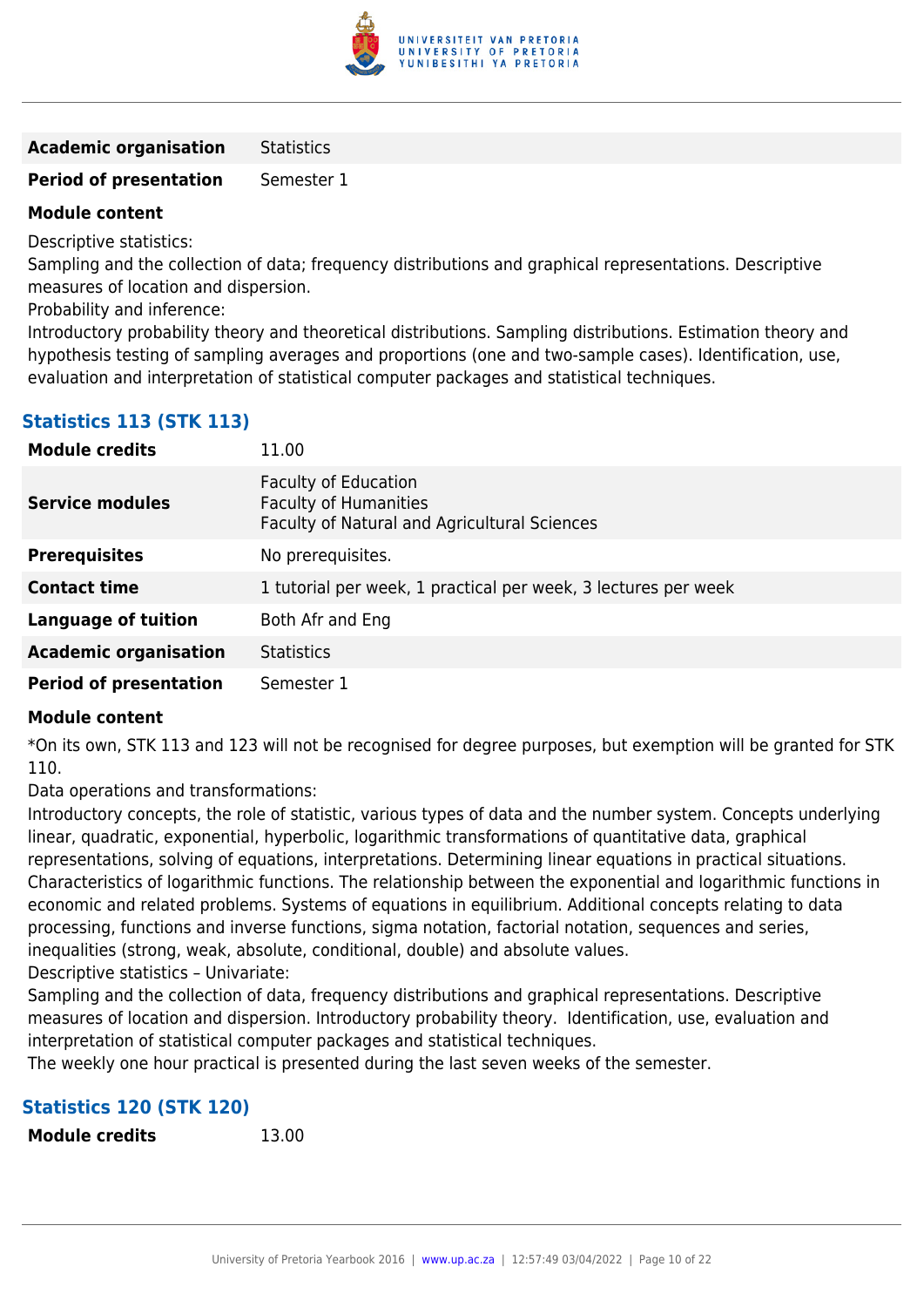

| <b>Service modules</b>        | Faculty of Engineering, Built Environment and Information Technology<br><b>Faculty of Education</b><br><b>Faculty of Humanities</b><br>Faculty of Natural and Agricultural Sciences |
|-------------------------------|-------------------------------------------------------------------------------------------------------------------------------------------------------------------------------------|
| <b>Prerequisites</b>          | STK 110 GS or both STK 113 GS and STK 123 GS or both WST 133 and WST 143 or<br>STK 133 and STK 143 or STK 133 and STK 143                                                           |
| <b>Contact time</b>           | 1 practical per week, 3 lectures per week, 1 tutorial per week                                                                                                                      |
| Language of tuition           | Both Afr and Eng                                                                                                                                                                    |
| <b>Academic organisation</b>  | <b>Statistics</b>                                                                                                                                                                   |
| <b>Period of presentation</b> | Semester 2                                                                                                                                                                          |

Multivariate statistics:

Analysis of variance, categorical data analysis, distribution-free methods, curve fitting, regression and correlation, the analysis of time series and indices.

Statistical and economic applications of quantitative techniques:

Systems of linear equations: drafting, matrices, solving and application. Optimisation; linear functions (two and more independent variables), non-linear functions (one and two independent variables). Marginal and total functions. Stochastic and deterministic variables in statistical and economic context: producers' and consumers' surplus, distribution functions, probability distributions, probability density functions. Identification, use, evaluation, interpretation of statistical computer packages and statistical techniques. This module is also presented as an anti-semester bilingual module.

# **Statistics 123 (STK 123)**

| <b>Module credits</b>         | 12.00                                                                                                       |
|-------------------------------|-------------------------------------------------------------------------------------------------------------|
| <b>Service modules</b>        | <b>Faculty of Education</b><br><b>Faculty of Humanities</b><br>Faculty of Natural and Agricultural Sciences |
| <b>Prerequisites</b>          | <b>STK 113 GS</b>                                                                                           |
| <b>Contact time</b>           | 1 tutorial per week, 1 practical per week, 3 lectures per week                                              |
| <b>Language of tuition</b>    | Both Afr and Eng                                                                                            |
| <b>Academic organisation</b>  | <b>Statistics</b>                                                                                           |
| <b>Period of presentation</b> | Semester 2                                                                                                  |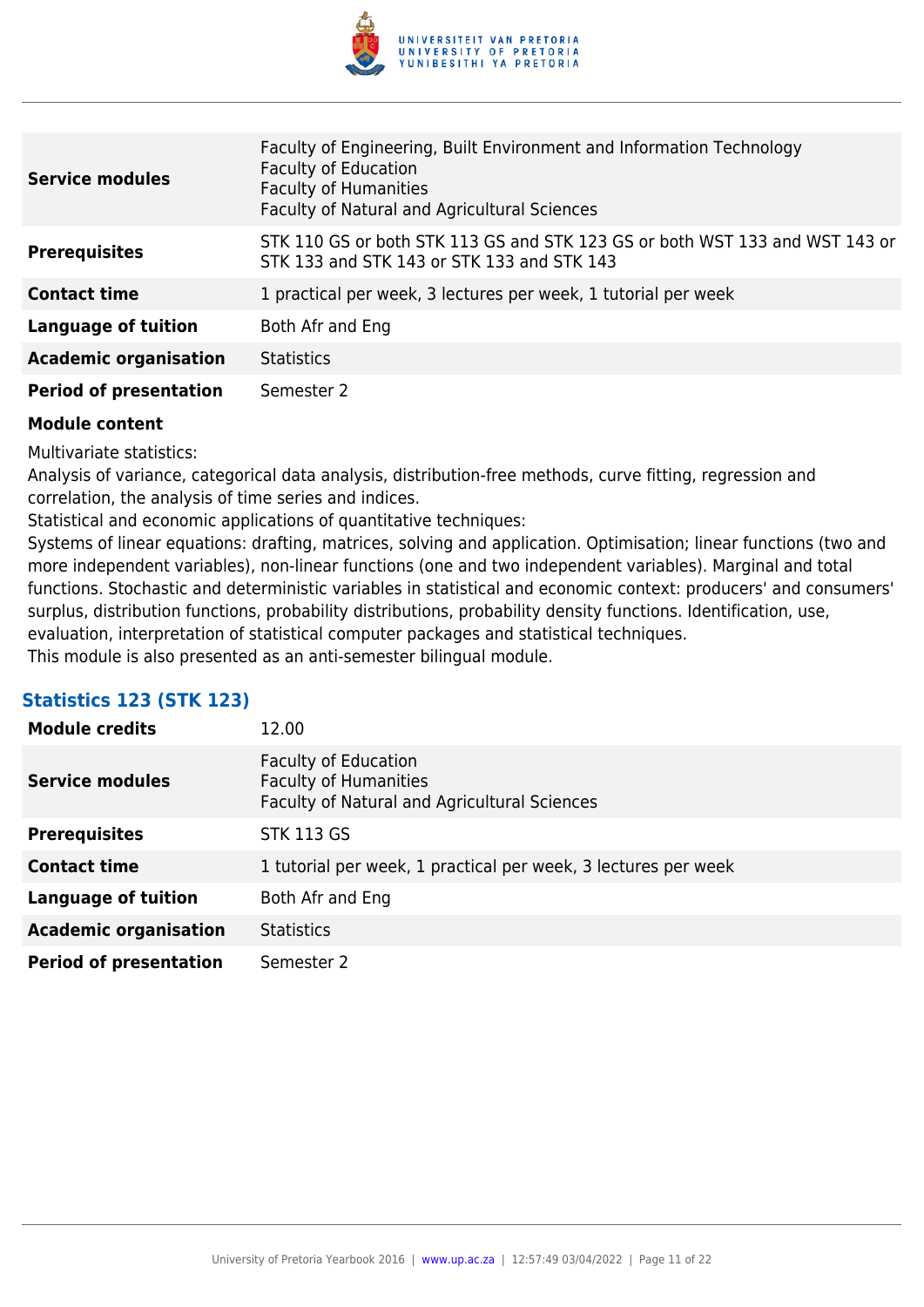

\*On its own, STK 113 and 123 will not be recognized for degree purposes, but exemption will be granted for STK 110.

Optimisation techniques with economic applications: Data transformations and relationships with economic applications, operations and rules, linear, quadratic, exponential, hyperbolic and logarithmic functions; systems of equations in equilibrium, system of linear inequalities, solving of linear programming problems by means of the graphical and extreme point methods. Applications of differentiation and integration in statistic and economic related problems: the limit of a function, continuity, rate of change, the derivative of a function, differentiation rules, higher order derivatives, optimisation techniques, the area under a curve and applications of definite integrals. Probability and inference: Theoretical distributions. Sampling distributions. Estimation theory and hypothesis testing of sampling averages and proportions (one-sample and two-sample cases). Identification, use, evaluation and interpretation of statistical computer packages and statistical techniques. The weekly one hour practical is presented during the last seven weeks of the semester.

### **Financial accounting 122 (FRK 122)**

| <b>Module credits</b>         | 12.00                                                                                                                                  |
|-------------------------------|----------------------------------------------------------------------------------------------------------------------------------------|
| <b>Service modules</b>        | Faculty of Engineering, Built Environment and Information Technology<br>Faculty of Law<br>Faculty of Natural and Agricultural Sciences |
| <b>Prerequisites</b>          | FRK 111 GS or FRK 133, FRK 143                                                                                                         |
| <b>Contact time</b>           | 4 lectures per week                                                                                                                    |
| <b>Language of tuition</b>    | Both Afr and Eng                                                                                                                       |
| <b>Academic organisation</b>  | Accounting                                                                                                                             |
| <b>Period of presentation</b> | Semester 2                                                                                                                             |

### **Module content**

Budgeting, payroll accounting, taxation – income tax and an introduction to other types of taxes, credit and the new Credit Act, insurance, accounting for inventories (focus on inventory and the accounting entries, not calculations), interpretation of financial statements.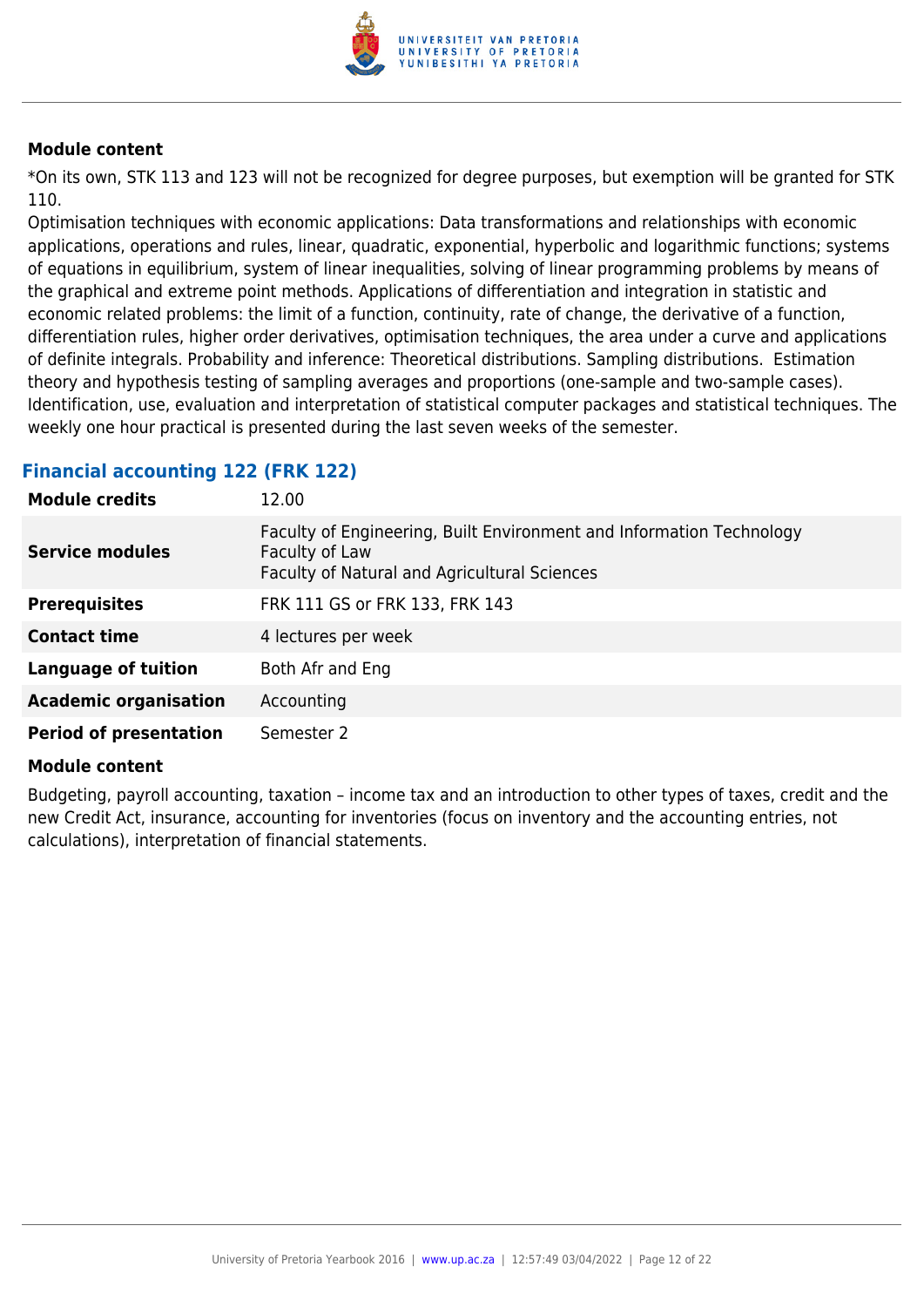

# Curriculum: Year 2

**Minimum credits: 146**

# **Fundamental modules**

# **Introduction to moral and political philosophy 251 (FIL 251)**

| <b>Module credits</b>         | 10.00                                                                                                               |
|-------------------------------|---------------------------------------------------------------------------------------------------------------------|
| <b>Service modules</b>        | Faculty of Engineering, Built Environment and Information Technology<br>Faculty of Economic and Management Sciences |
| <b>Prerequisites</b>          | No prerequisites.                                                                                                   |
| <b>Contact time</b>           | 2 lectures per week                                                                                                 |
| <b>Language of tuition</b>    | Double Medium                                                                                                       |
| <b>Academic organisation</b>  | Philosophy                                                                                                          |
| <b>Period of presentation</b> | Quarter 2, 3 and 4                                                                                                  |

### **Module content**

In this module students are equipped with an understanding of the moral issues influencing human agency in economic and political contexts. In particular philosophy equips students with analytical reasoning skills necessary to understand and solve complex moral problems related to economic and political decision making. We demonstrate to students how the biggest questions concerning the socio-economic aspects of our lives can be broken down and illuminated through reasoned debate. Examples of themes which may be covered in the module include justice and the common good, a moral consideration of the nature and role of economic markets on society, issues concerning justice and equality, and dilemmas of loyalty. The works of philosophers covered may for instance include that of Aristotle, Locke, Bentham, Mill, Kant, Rawls, Friedman, Nozick, Bernstein, Dworkin, Sandel, Walzer, and MacIntyre.

# **Core modules**

### **Industrial and organisational psychology 219 (BDO 219)**

| <b>Module credits</b>         | 16.00                             |
|-------------------------------|-----------------------------------|
| <b>Service modules</b>        | <b>Faculty of Health Sciences</b> |
| <b>Prerequisites</b>          | BDO 110 GS, 120 GS                |
| <b>Contact time</b>           | 3 lectures per week               |
| <b>Language of tuition</b>    | Both Afr and Eng                  |
| <b>Academic organisation</b>  | Human Resource Management         |
| <b>Period of presentation</b> | Semester 1                        |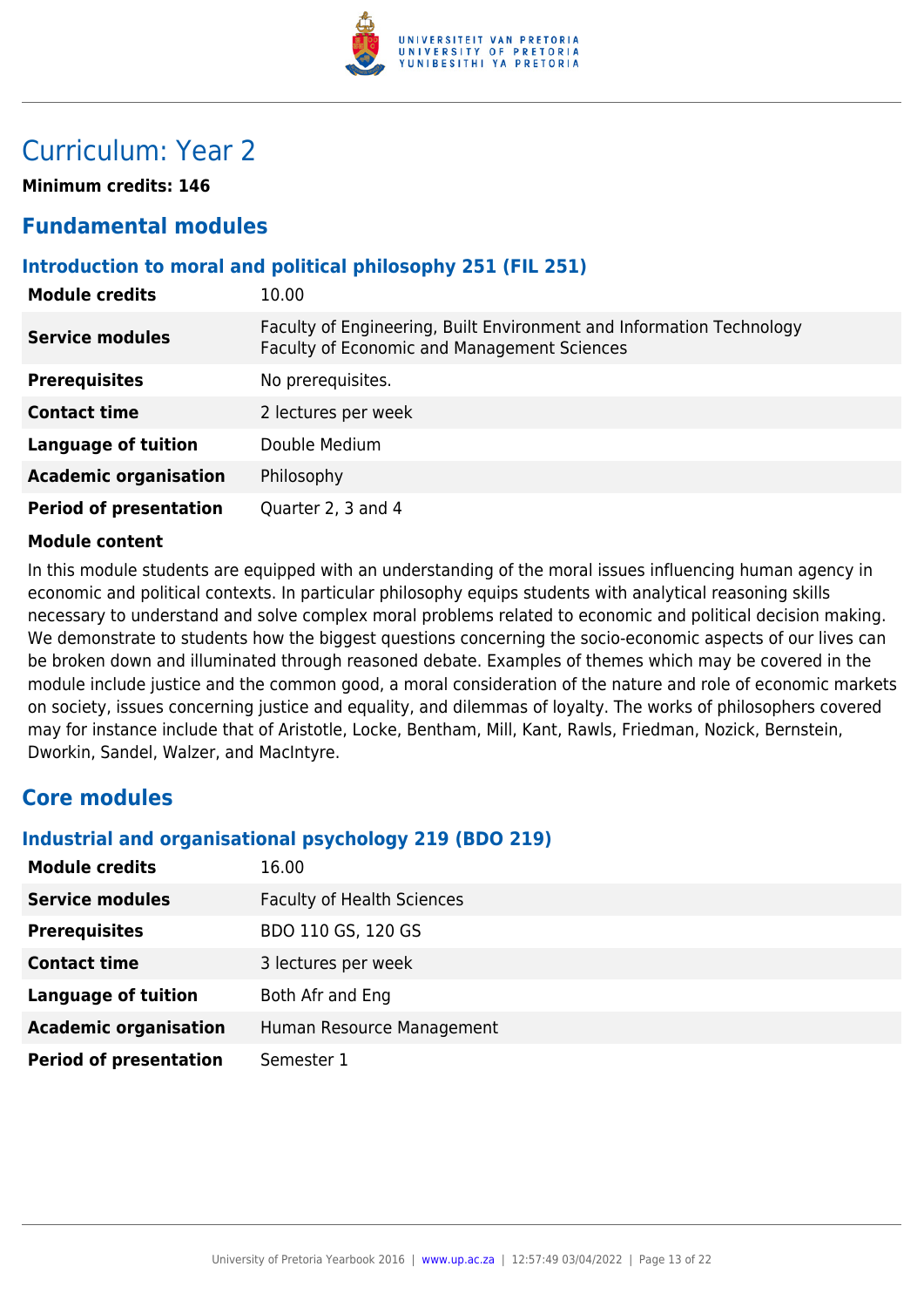

Group behaviour and leadership

This module will focus on organisational behaviour with specific reference to the principles of group behaviour and the role of work teams in the organisation. Particular attention will be paid to group development, group interaction, group structures, group processes and the promotion of team performance in the organisation. Leadership and the effect of power and politics in the organisation will be studied. The function of leadership in individual, group and task-oriented behaviour will also be addressed.

Organisational behaviour

The behavioural basis for organisational structuring and organisation design will be addressed. This will include organisational culture as an important facet in any organisation. The dynamics and approaches to organisational change will be addressed with specific reference to the role of change agents, resistance to change and organisational development with a practical discussion of the contemporary problems of organisational change.

# **Industrial and organisational psychology 229 (BDO 229)**

| <b>Module credits</b>         | 16.00                                                                                                     |
|-------------------------------|-----------------------------------------------------------------------------------------------------------|
| <b>Service modules</b>        | Faculty of Engineering, Built Environment and Information Technology<br><b>Faculty of Health Sciences</b> |
| <b>Prerequisites</b>          | <b>BDO 219 GS</b>                                                                                         |
| <b>Contact time</b>           | 3 lectures per week                                                                                       |
| <b>Language of tuition</b>    | Both Afr and Eng                                                                                          |
| <b>Academic organisation</b>  | Human Resource Management                                                                                 |
| <b>Period of presentation</b> | Semester 2                                                                                                |

### **Module content**

Employee health and ergonomics

This section focuses on actual and important aspects of safety and health management in organisations, as well as the nature and role of ergonomics therein. These aspects are theoretically and practically covered, providing the student with the knowledge and skills required in the organisational psychology and human resource management field.

Workforce diversity

This section will focus on the development of sensitivity towards a diverse employee corps and the development of mutual respect and tolerance between individuals and groups in any organisation. Particular attention will be given to the prerequisites for the effective implementation of a diversity management programme in an organisation.

# **Industrial and organisational psychology 271 (BDO 271)**

| <b>Module credits</b>         | 8.00                                                         |
|-------------------------------|--------------------------------------------------------------|
| <b>Prerequisites</b>          | Only available to BCom (Human Resource Management) students. |
| Language of tuition           | Both Afr and Eng                                             |
| <b>Academic organisation</b>  | Human Resource Management                                    |
| <b>Period of presentation</b> | Year                                                         |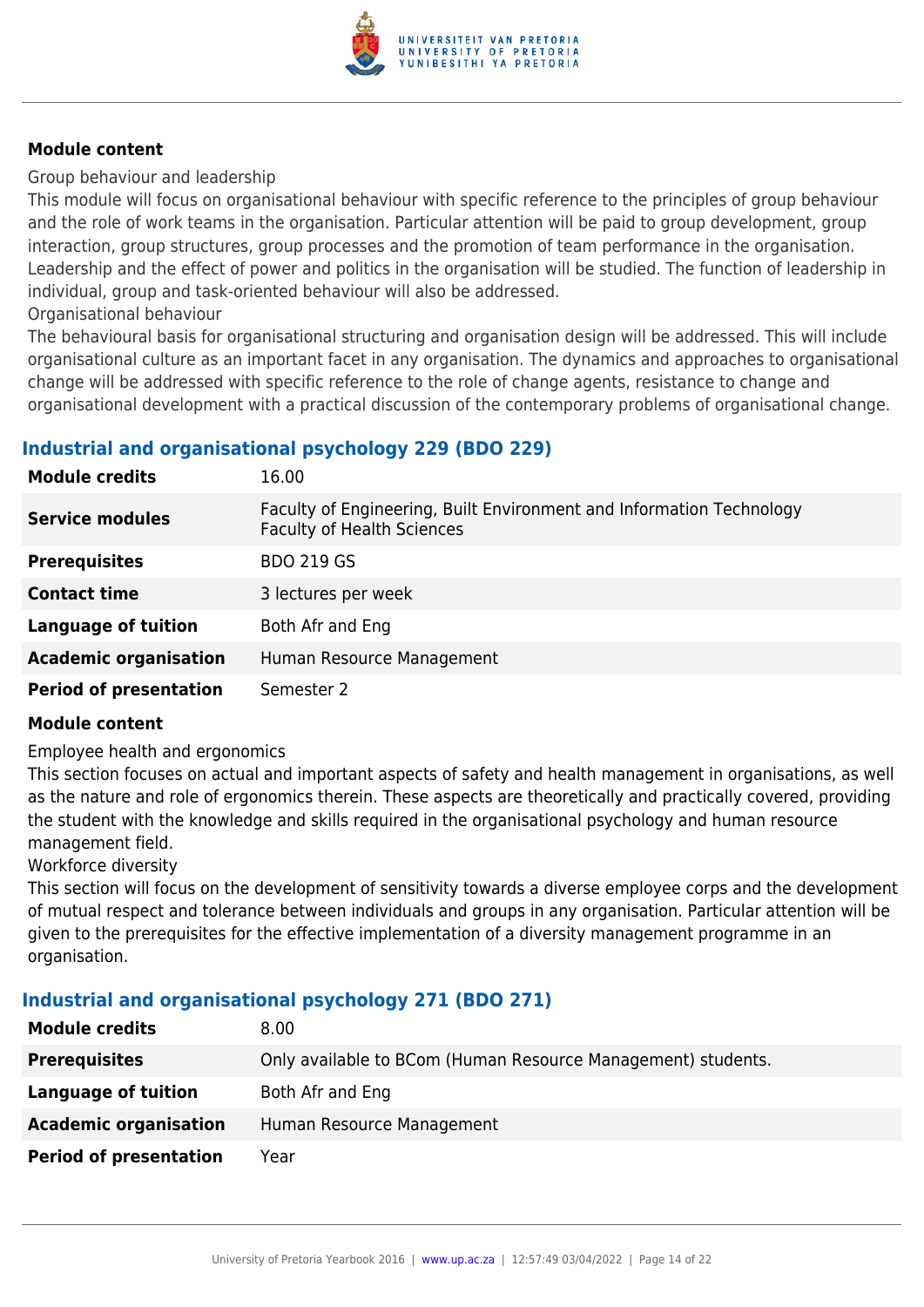

\*Only available for Bcom (Human Resource Management) students. Industrial psychology practice This module will address the practical applications of leadership in the workplace, groups, organisation structures, organisation change, management of diversity, occupational health, ergonomics and goal achievement in organisations. The following methods will be used in this module: case studies, practical exercises, group work and assignments which have to be integrated with the process of research.

# **Industrial and organisational psychology 272 (BDO 272)**

| <b>Module credits</b>         | 12.00                                                         |
|-------------------------------|---------------------------------------------------------------|
| <b>Prerequisites</b>          | Only available for BCom (Human Resource Management) students. |
| <b>Contact time</b>           | 1 lecture per week                                            |
| <b>Language of tuition</b>    | Both Afr and Eng                                              |
| <b>Academic organisation</b>  | Human Resource Management                                     |
| <b>Period of presentation</b> | Year                                                          |

#### **Module content**

\*Only available for BCom (Human Resource Management) students. Psychometrics This module focuses on the basic concepts of psychological assessment. This includes the following aspects: fundamental, ethical and legal problems in psychological testing; test validity and reliability; test bias; test interpretation methods; the effective application of different kinds of psychometric tests and the use of computers in the application and interpretation of tests.

### **Business law 210 (BER 210)**

| <b>Module credits</b>         | 16.00                                                                                                                                                               |
|-------------------------------|---------------------------------------------------------------------------------------------------------------------------------------------------------------------|
| <b>Service modules</b>        | Faculty of Engineering, Built Environment and Information Technology<br>Faculty of Economic and Management Sciences<br>Faculty of Natural and Agricultural Sciences |
| <b>Prerequisites</b>          | No prerequisites.                                                                                                                                                   |
| <b>Contact time</b>           | 2 lectures per week, 1 discussion class per week                                                                                                                    |
| <b>Language of tuition</b>    | Both Afr and Eng                                                                                                                                                    |
| <b>Academic organisation</b>  | Mercantile Law                                                                                                                                                      |
| <b>Period of presentation</b> | Semester 1                                                                                                                                                          |
| <b>Module content</b>         |                                                                                                                                                                     |

Basic principles of law of contract. Law of sales, credit agreements, lease.

### **Business law 220 (BER 220)**

| <b>Module credits</b>  | 16.00                                                                                                                                                                             |
|------------------------|-----------------------------------------------------------------------------------------------------------------------------------------------------------------------------------|
| <b>Service modules</b> | Faculty of Engineering, Built Environment and Information Technology<br><b>Faculty of Economic and Management Sciences</b><br><b>Faculty of Natural and Agricultural Sciences</b> |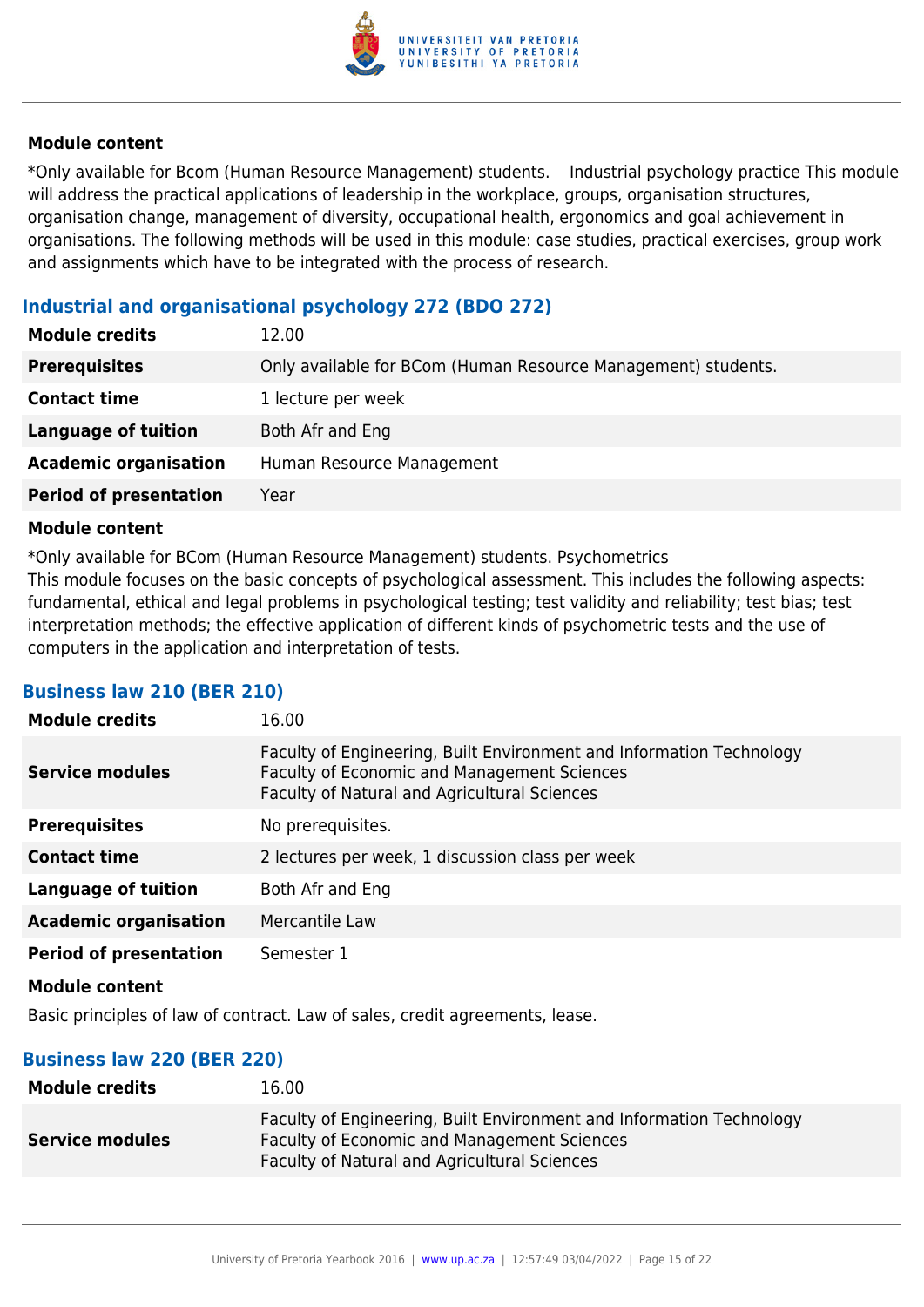

| <b>Prerequisites</b>          | Examination entrance for BER 210                 |
|-------------------------------|--------------------------------------------------|
| <b>Contact time</b>           | 2 lectures per week, 1 discussion class per week |
| Language of tuition           | Both Afr and Eng                                 |
| <b>Academic organisation</b>  | Mercantile Law                                   |
| <b>Period of presentation</b> | Semester 2                                       |

Labour law. Aspects of security law. Law of insolvency. Entrepreneurial law; company law, law concerning close corporations. Law of partnerships.

### **Business management 210 (OBS 210)**

| <b>Module credits</b>         | 16.00                                                                                                                                               |
|-------------------------------|-----------------------------------------------------------------------------------------------------------------------------------------------------|
| <b>Service modules</b>        | Faculty of Engineering, Built Environment and Information Technology<br><b>Faculty of Education</b><br>Faculty of Natural and Agricultural Sciences |
| <b>Prerequisites</b>          | OBS 114 or 124 with admission to the examination in the other                                                                                       |
| <b>Contact time</b>           | 3 lectures per week                                                                                                                                 |
| <b>Language of tuition</b>    | Both Afr and Eng                                                                                                                                    |
| <b>Academic organisation</b>  | <b>Business Management</b>                                                                                                                          |
| <b>Period of presentation</b> | Semester 1                                                                                                                                          |

#### **Module content**

#### Logistics management

The role of logistics in an enterprise; definition and scope of customer service; electronic and other logistics information systems; inventory management; materials management with special reference to Japanese systems; management of the supply chain. Methods of transport and transport costs; types and costs of warehousing; electronic aids in materials handling; cost and price determination of purchases; organising for logistics management; methods for improving logistics performance.

#### **Business management 220 (OBS 220)**

| <b>Module credits</b>         | 16.00                                                                                                                                               |
|-------------------------------|-----------------------------------------------------------------------------------------------------------------------------------------------------|
| <b>Service modules</b>        | Faculty of Engineering, Built Environment and Information Technology<br><b>Faculty of Education</b><br>Faculty of Natural and Agricultural Sciences |
| <b>Prerequisites</b>          | OBS 114 or 124 with admission to the examination in the other                                                                                       |
| <b>Contact time</b>           | 3 lectures per week                                                                                                                                 |
| Language of tuition           | Both Afr and Eng                                                                                                                                    |
| <b>Academic organisation</b>  | <b>Business Management</b>                                                                                                                          |
| <b>Period of presentation</b> | Semester 2                                                                                                                                          |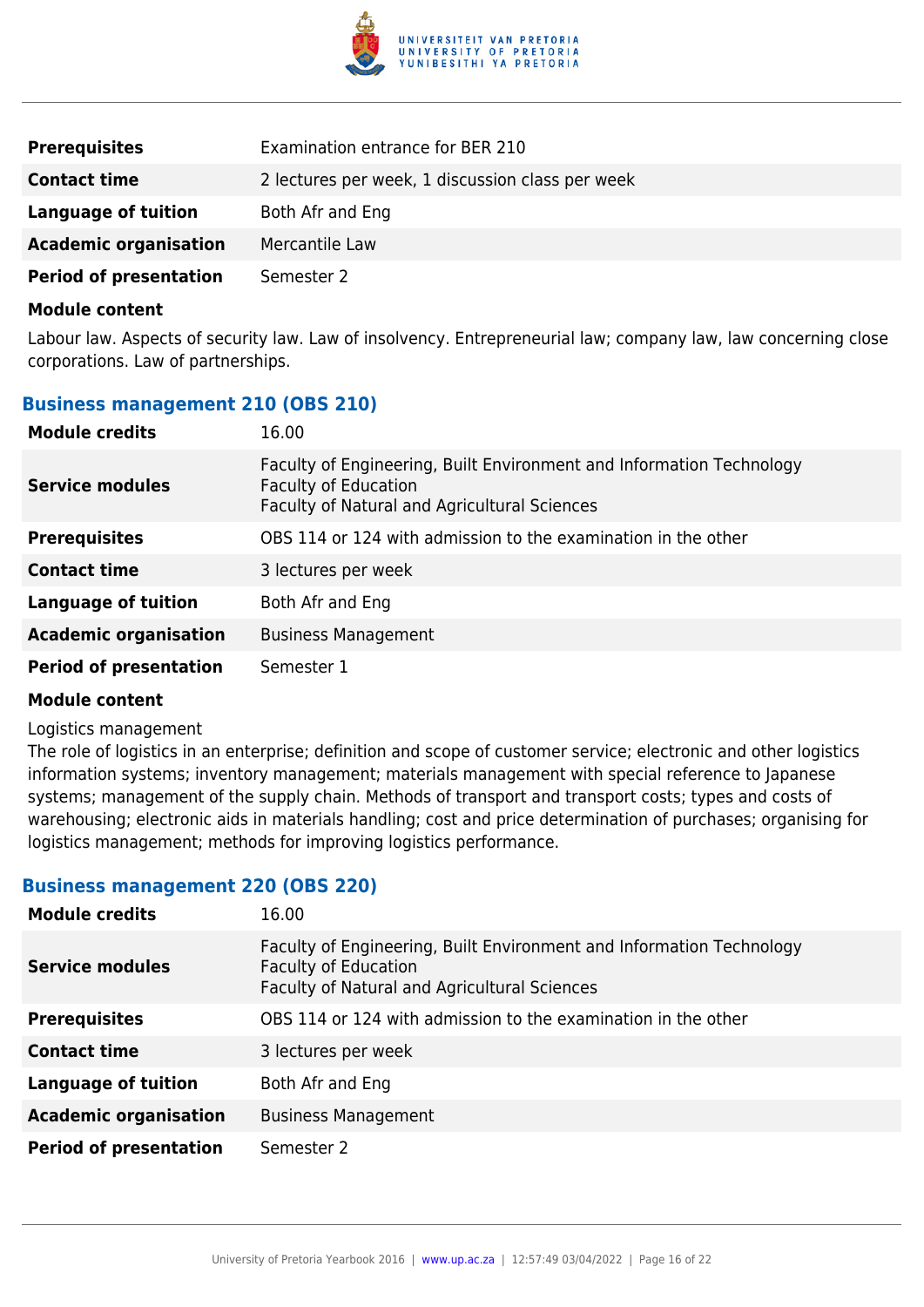

Project management: Introduction

Project management concepts; needs identification; the project, the project manager and the project team; types of project organisations; project communication and documentation.

Planning and control: planning, scheduling and schedule control of projects; resource considerations and allocations; cost planning and performance evaluation.

# **Social research: Introductory methodology 210 (RES 210)**

| <b>Module credits</b>         | 20.00                                                                                                                                                                      |
|-------------------------------|----------------------------------------------------------------------------------------------------------------------------------------------------------------------------|
| <b>Service modules</b>        | Faculty of Engineering, Built Environment and Information Technology<br>Faculty of Economic and Management Sciences<br><b>Faculty of Natural and Agricultural Sciences</b> |
| <b>Prerequisites</b>          | No prerequisites.                                                                                                                                                          |
| <b>Contact time</b>           | 2 lectures per week                                                                                                                                                        |
| <b>Language of tuition</b>    | Both Afr and Eng                                                                                                                                                           |
| <b>Academic organisation</b>  | Psychology                                                                                                                                                                 |
| <b>Period of presentation</b> | Semester 1                                                                                                                                                                 |

### **Module content**

The module introduces methods of inquiry in the social sciences and humanities. The purpose of this module is to introduce students to the research process in order to equip them with the necessary competence to:

- identify social problems, formulate research questions and hypotheses;
- have a basic understanding of writing the literature review and research proposal;
- know and select relevant methods of inquiry;
- be aware of the necessity of conducting ethically sound research; and
- interpret and present data graphically.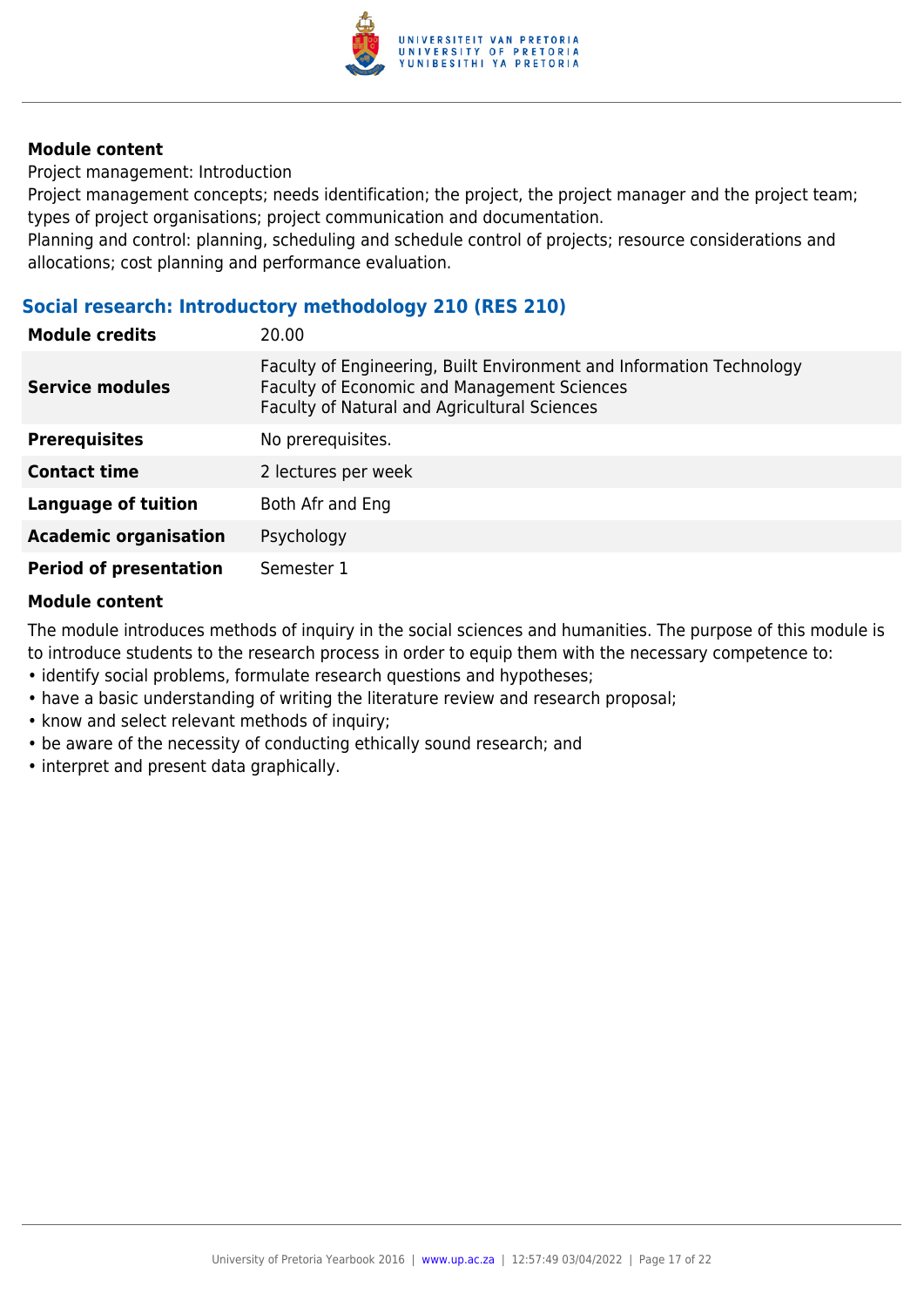

# Curriculum: Final year

**Minimum credits: 141**

# **Core modules**

# **Labour law 311 (ABR 311)**

| <b>Module credits</b>         | 20.00                                                                                                                                               |
|-------------------------------|-----------------------------------------------------------------------------------------------------------------------------------------------------|
| <b>Service modules</b>        | Faculty of Engineering, Built Environment and Information Technology<br>Faculty of Economic and Management Sciences<br><b>Faculty of Humanities</b> |
| <b>Prerequisites</b>          | No prerequisites.                                                                                                                                   |
| <b>Contact time</b>           | 1 tutorial every 2nd week, 2 lectures per week                                                                                                      |
| <b>Language of tuition</b>    | Both Afr and Eng                                                                                                                                    |
| <b>Academic organisation</b>  | Mercantile Law                                                                                                                                      |
| <b>Period of presentation</b> | Semester 1                                                                                                                                          |
| .                             |                                                                                                                                                     |

#### **Module content**

Basic principles of the employment contract. Collective labour law. Statutory conditions of employment. Individual labour disputes. Collective labour disputes. Settlement procedures.

# **Labour relations 320 (ABV 320)**

| <b>Module credits</b>         | 20.00                                                                                                |
|-------------------------------|------------------------------------------------------------------------------------------------------|
| <b>Service modules</b>        | Faculty of Engineering, Built Environment and Information Technology<br><b>Faculty of Humanities</b> |
| <b>Prerequisites</b>          | No prerequisites.                                                                                    |
| <b>Contact time</b>           | 3 lectures per week                                                                                  |
| <b>Language of tuition</b>    | Both Afr and Eng                                                                                     |
| <b>Academic organisation</b>  | Human Resource Management                                                                            |
| <b>Period of presentation</b> | Semester 2                                                                                           |

### **Module content**

The theoretical basis of Labour Relations

In this section the basic concepts, historical context and theoretical approaches to the field of labour relations will be discussed. The institutional framework in which labour relations operates, will be addressed with particular emphasis on the structural mechanisms and institutional processes. The service relationship that forms the basis of labour relations practices, will also be analysed.

Labour Relations practice

In this section students are taught the conceptual and practical skills related to practice aspects such as handling of grievances, disciplining, retrenchments, collective bargaining, industrial action and dispute resolution.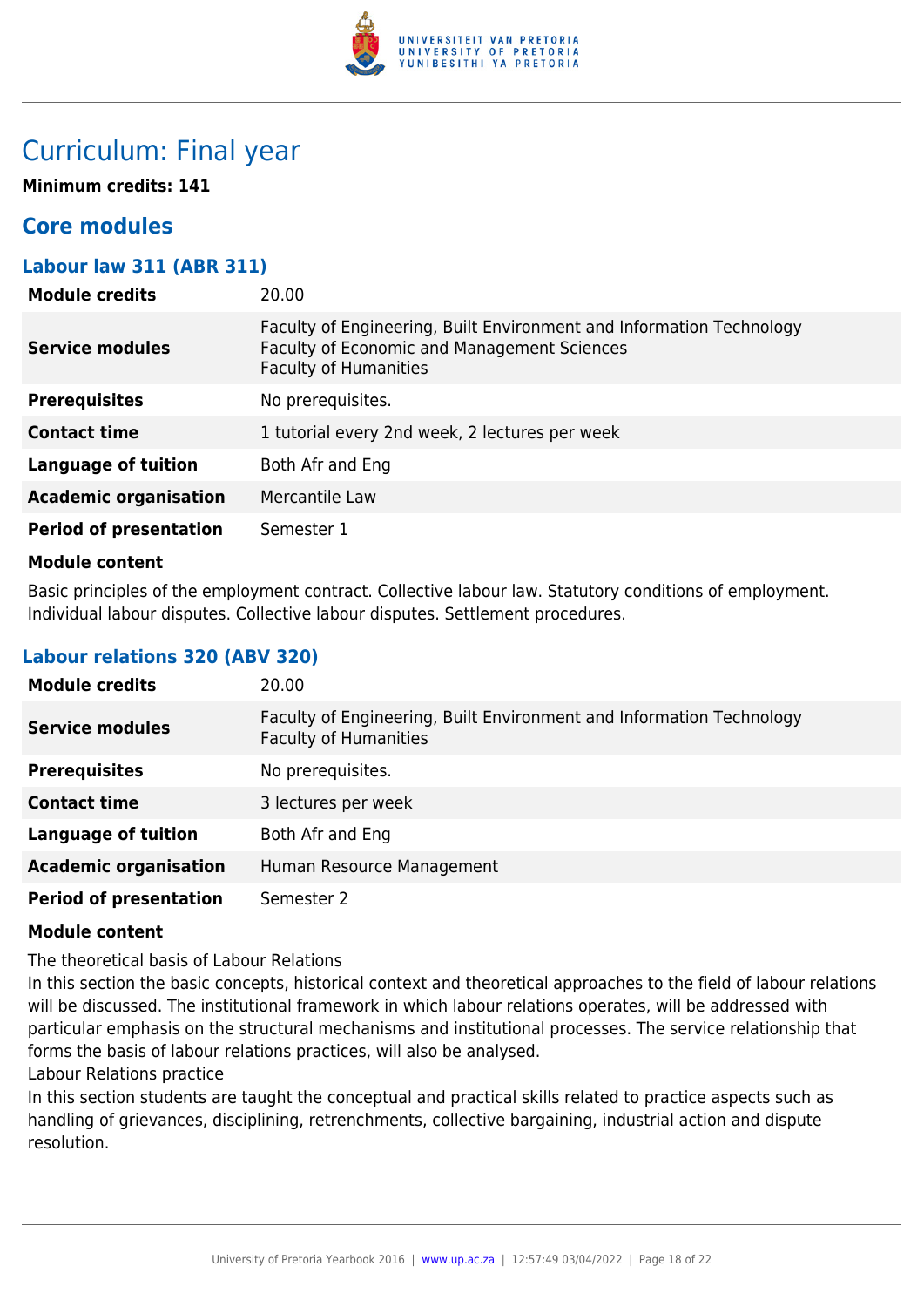

# **Industrial and organisational psychology 319 (BDO 319)**

| <b>Module credits</b>         | 20.00                                |
|-------------------------------|--------------------------------------|
| <b>Service modules</b>        | <b>Faculty of Health Sciences</b>    |
| <b>Prerequisites</b>          | BDO 110, 120; BDO 219 GS, BDO 229 GS |
| <b>Contact time</b>           | 3 lectures per week                  |
| <b>Language of tuition</b>    | English                              |
| <b>Academic organisation</b>  | Human Resource Management            |
| <b>Period of presentation</b> | Semester 1                           |

#### **Module content**

Human resource management systems

This section provides an introduction to human resource management systems and addresses current developments and problems in the field, which will be comprehensively addressed and include the following: job analysis, description, specification, and design, remuneration theory and systems, job evaluation and grading as well as benefit and fringe-benefit systems. Remuneration systems as motivation for employees will also be included.

Human resources provision

Human resources provision will be presented from an industrial psychological perspective and will include the following themes: human resources planning;

macro and micro variables which could affect personnel forecasting and provision; human resource information systems; the auditing of skills as well as techniques such as recruitment, selection, placement and induction.

# **Industrial and organisational psychology 329 (BDO 329)**

| <b>Module credits</b>         | 20.00                             |
|-------------------------------|-----------------------------------|
| <b>Service modules</b>        | <b>Faculty of Health Sciences</b> |
| <b>Prerequisites</b>          | <b>BDO 319 GS</b>                 |
| <b>Contact time</b>           | 3 lectures per week               |
| <b>Language of tuition</b>    | English                           |
| <b>Academic organisation</b>  | Human Resource Management         |
| <b>Period of presentation</b> | Semester 2                        |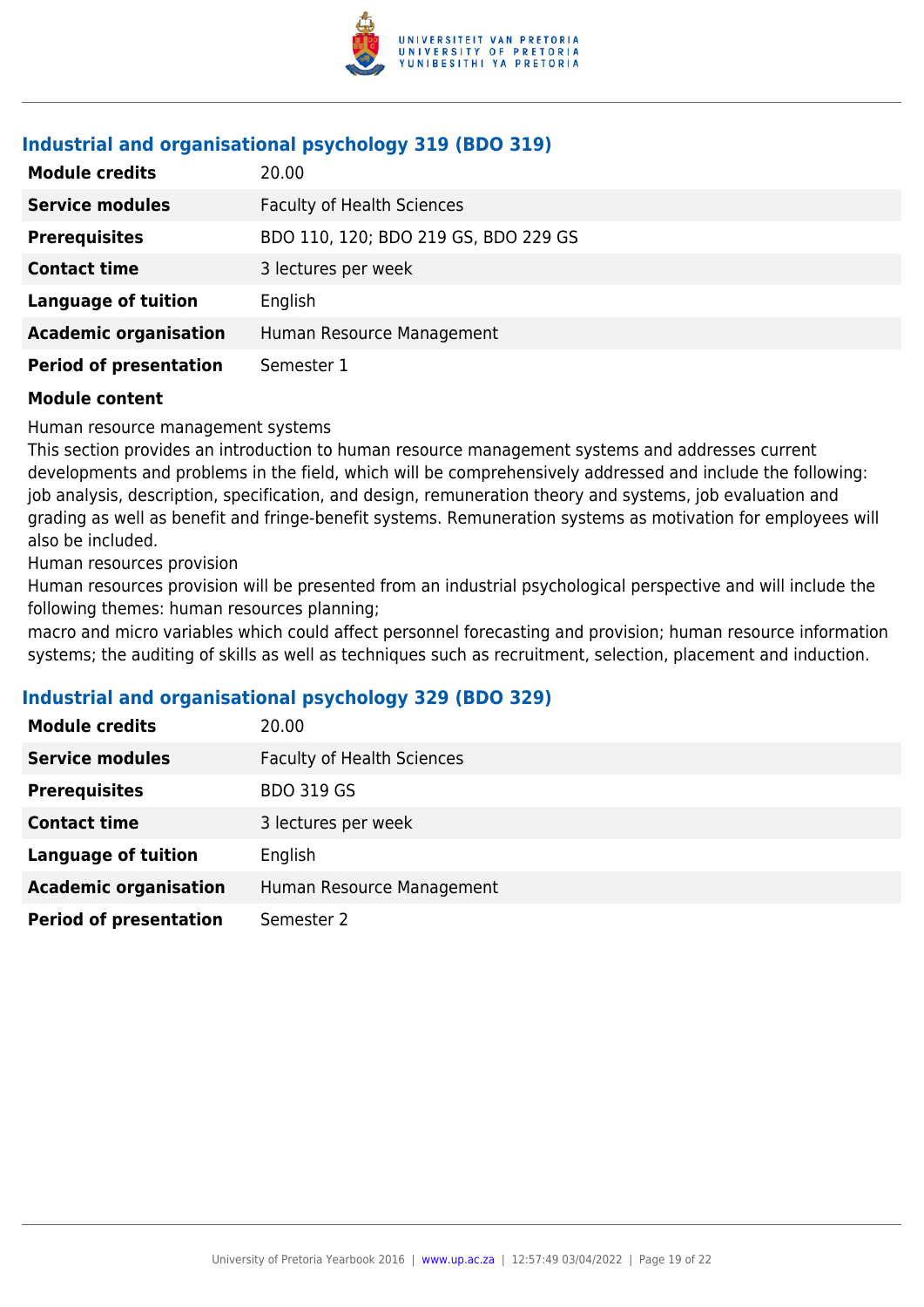

Motivation and performance management

This section will address the main characteristics of a performance management system and will focus on the strategic and motivational value of the process. Performance management will be addressed under the following headings: criteria development; performance planning; data gathering; observation and documenting; performance appraisal; appraisal instruments; performance feedback to promote motivation. People and career development

This section will address current methods that can be used to develop human resources and to present career development programmes in order to promote performance at both an individual and organisational level. Emphasis will be on needs analysis, curriculum design, goal setting for learning, programme development, preparation of materials, training interventions, presentation and facilitation skills as well as course evaluation. The integration of individual career expectations with the organisation's requirements and strategies will be illustrated based on career development.

# **Industrial and organisational psychology 371 (BDO 371)**

| <b>Module credits</b>         | 15.00                                                        |
|-------------------------------|--------------------------------------------------------------|
| <b>Prerequisites</b>          | Only available to BCom (Human Resource Management) students. |
| <b>Contact time</b>           | 1 lecture per week                                           |
| Language of tuition           | English                                                      |
| <b>Academic organisation</b>  | Human Resource Management                                    |
| <b>Period of presentation</b> | Year                                                         |

### **Module content**

\*Only available for BCom (Human Resource Management) students. Human resource management practices In this module the virtual organisation will be established. Students will act as ''human resource practitioners'' in this organisation. The full spectrum of human resource practices will be applied and practised. The student will be given the opportunity to prepare and present reports, to practise and apply techniques, to work on projects within teams as well as to assess processes.

# **Industrial and organisational psychology 372 (BDO 372)**

| <b>Module credits</b>         | 16.00                                                         |
|-------------------------------|---------------------------------------------------------------|
| <b>Prerequisites</b>          | Only available for BCom (Human Resource Management) students. |
| <b>Contact time</b>           | 2 lectures per week                                           |
| Language of tuition           | English                                                       |
| <b>Academic organisation</b>  | Human Resource Management                                     |
| <b>Period of presentation</b> | Semester 1                                                    |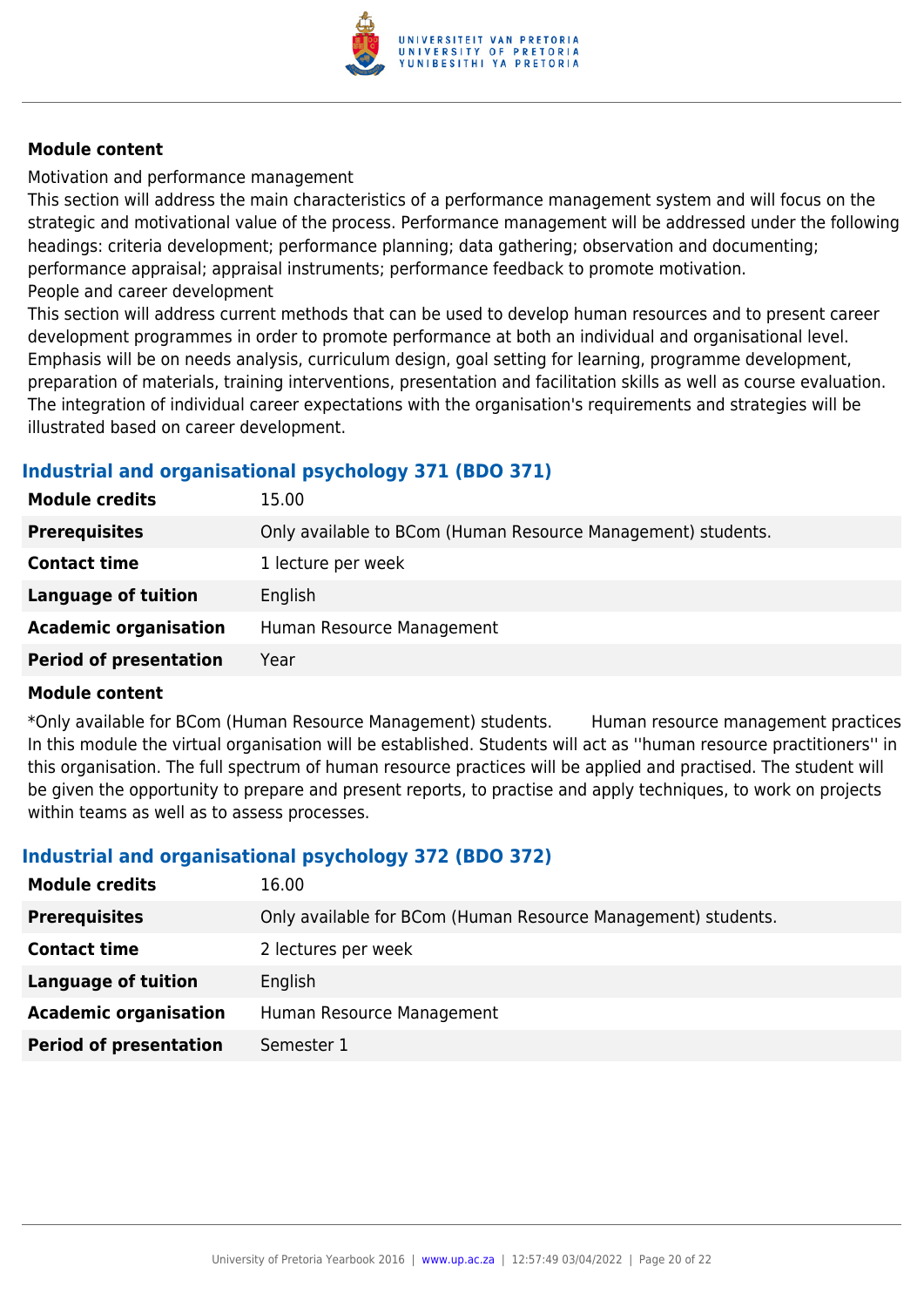

\*Only available for BCom (Human Resource Management) students. The modules will focus on the use of psychological testing and other evaluation methods in organisational context. The following themes will be addressed: the transfer of test results in organisations; compilation of capability/competency profiles; conducting of interviews in the workplace and the practical application thereof. Application of ethical assessment practices in the work context; application of assessment centres; video simulation tests; situational judgement tests (SJT); value-scales and career guidance tests as well as an introduction to the measuring of personality will be included in the module.

# **Industrial and organisational psychology 373 (BDO 373)**

| 10.00                                                                     |
|---------------------------------------------------------------------------|
| RES 210 GS; Only available for BCom (Human Resource Management) students. |
| 3 lectures per week                                                       |
| Both Afr and Eng                                                          |
| Human Resource Management                                                 |
| Quarter 4                                                                 |
|                                                                           |

#### **Module content**

\*Only available for BCom (Human Resource Management) students. Research methodology for human resources practice

This module places research methodology within the context of human resource management and industrial and organisational psychology. Emphasis is placed on the practical application and conducting of research through practical research projects. This module places emphasis on: problem statement; identification of variables; the use and creation of a questionnaire and interview schedule for the collection of data; selection and application of basic research designs; use and interpretation of descriptive statistics; research ethics in practice; reporting of results through a research report.

### **Business management 320 (OBS 320)**

| <b>Module credits</b>         | 20.00                                                                                               |
|-------------------------------|-----------------------------------------------------------------------------------------------------|
| <b>Service modules</b>        | Faculty of Engineering, Built Environment and Information Technology<br><b>Faculty of Education</b> |
| <b>Prerequisites</b>          | OBS 114 or 124 with admission to the examination in the other                                       |
| <b>Contact time</b>           | 3 lectures per week                                                                                 |
| <b>Language of tuition</b>    | Both Afr and Eng                                                                                    |
| <b>Academic organisation</b>  | <b>Business Management</b>                                                                          |
| <b>Period of presentation</b> | Semester 2                                                                                          |